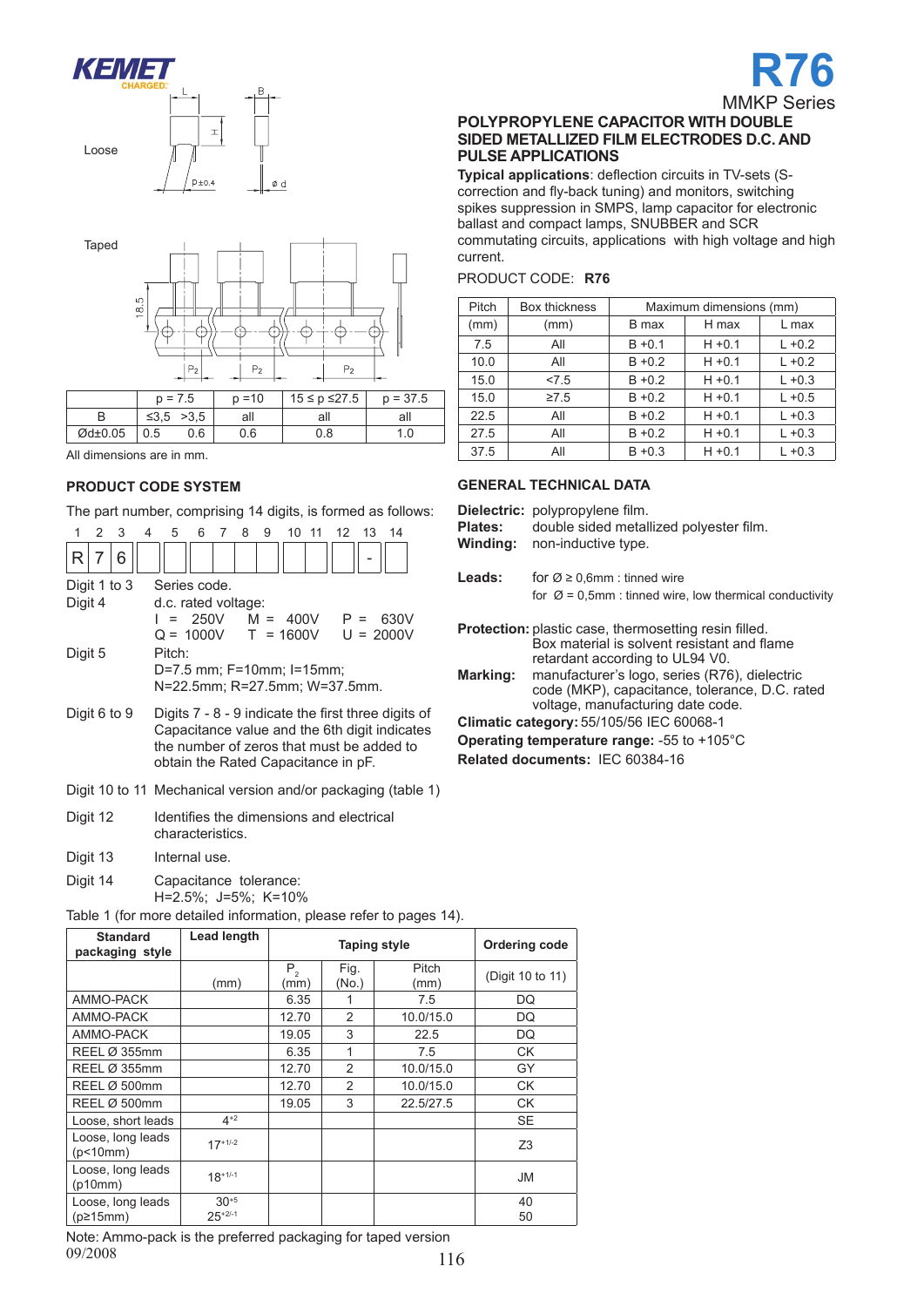

PRODUCT CODE: **R76**



polyester carrier film

polypropylene film dielectric

**1 section (250Vdc)**

| <b>Rated</b><br>Cap.                                                                              |      |                                                                             | 250Vdc / 180Vac<br><b>Std dimensions</b> |      | <b>Max</b><br>dv/dt | Max K         | <b>Part Number</b> | <b>Rated</b><br>Cap. |    |      | 250Vdc / 180Vac<br>Std dimensions |      |      | <b>Max</b><br>dv/dt | Max K <sub>o</sub> | <b>Part Number</b> |
|---------------------------------------------------------------------------------------------------|------|-----------------------------------------------------------------------------|------------------------------------------|------|---------------------|---------------|--------------------|----------------------|----|------|-----------------------------------|------|------|---------------------|--------------------|--------------------|
|                                                                                                   | B    | н                                                                           | L                                        | p.   | $(V/\mu s)$         | $(V^2/\mu s)$ |                    |                      |    | B    | H                                 | L    | p    | $(V/\mu s)$         | $(V^2/\mu s)$      |                    |
| 6800 pF                                                                                           | 3.0  | 8.0                                                                         | 10.0                                     | 7.5  | 1100                | 55 E4         | R76ID1680--3--     | 0.22                 | μF | 6.0  | 15.0                              | 26.5 | 22.5 | 250                 | 13 E4              | R76IN 3220--0--    |
| 8200 pF                                                                                           | 3.0  | 8.0                                                                         | 10.0                                     | 7.5  | 1100                | 55 E4         | R76ID1820--3--     | 0.27                 | μF | 6.0  | 15.0                              | 26.5 | 22.5 | 250                 | 13 E4              | R76IN 3270--3--    |
| $0.010 \text{ }\mu\text{F}$                                                                       | 3.0  | 8.0                                                                         | 10.0                                     | 7.5  | 1100                | 55 E4         | R76ID2100--3--     | 0.33                 | μF | 6.0  | 15.0                              | 26.5 | 22.5 | 250                 | 13 E4              | R76IN 3330--3--    |
| $0.012 \mu F$                                                                                     | 4.0  | 9.0                                                                         | 10.0                                     | 7.5  | 1100                | 55 E4         | R76ID2120--4--     | 0.39                 | μF | 7.0  | 16.0                              | 26.5 | 22.5 | 250                 | 13 E4              | R76IN 3390--3--    |
| $0.015 \mu F$                                                                                     | 4.0  | 9.0                                                                         | 10.0                                     | 7.5  | 1100                | 55 E4         | R76ID2150--4--     | 0.47                 | μF | 7.0  | 16.0                              | 26.5 | 22.5 | 250                 | 13 E4              | R76IN 3470--3--    |
| $0.018$ uF                                                                                        | 4.0  | 9.0                                                                         | 10.0                                     | 7.5  | 1100                | 55 E4         | R76ID2180--4--     | 0.56                 | μF | 8.5  | 17.0                              | 26.5 | 22.5 | 250                 | 13 E4              | R76IN 3560--3--    |
| $0.022 \mu F$                                                                                     | 4.0  | 9.0                                                                         | 10.0                                     | 7.5  | 1100                | 55 E4         | R76ID2220--4--     | 0.68                 | μF | 10.0 | 18.5                              | 26.5 | 22.5 | 250                 | 13 E4              | R76IN 3680--3--    |
| 0.027 µF                                                                                          | 5.0  | 10.5                                                                        | 10.0                                     | 7.5  | 1100                | 55 E4         | R76ID2270--4--     | 0.82                 | μF | 10.0 | 18.5                              | 26.5 | 22.5 | 250                 | 13 E4              | R76IN 3820--3--    |
| μF<br>0.033                                                                                       | 5.0  | 10.5                                                                        | 10.0                                     | 7.5  | 1100                | 55 E4         | R76ID2330--4--     | 1.0                  | μF | 11.0 | 20.0                              | 26.5 | 22.5 | 250                 | 13 E4              | R76IN 4100--3--    |
| 0.039<br>$\mu$ F                                                                                  | 6.0  | 12.0                                                                        | 10.5                                     | 7.5  | 1100                | 55 E4         | R76ID2390--3--     | 1.2                  | μF | 13.0 | 22.0                              | 26.5 | 22.5 | 250                 | 13 E4              | R76IN 4120--3--    |
| μF<br>0.047                                                                                       | 6.0  | 12.0                                                                        | 10.5                                     | 7.5  | 1100                | 55 E4         | R76ID2470--3--     | 0.82                 | μF | 9.0  | 17.0                              | 32.0 | 27.5 | 200                 | 10 E4              | R76IR 3820--3--    |
| 0.027<br>-uF                                                                                      | 4.0  | 9.0                                                                         | 13.0                                     | 10.0 | 1000                | 50 E4         | R76IF2270--3--     | 1.0                  | μF | 11.0 | 20.0                              | 32.0 | 27.5 | 200                 | 10 E4              | R76IR4100--3--     |
| μF<br>0.033                                                                                       | 4.0  | 9.0                                                                         | 13.0                                     | 10.0 | 1000                | 50 E4         | R76IF2330--3--     | 1.2                  | μF | 11.0 | 20.0                              | 32.0 | 27.5 | 200                 | 10 E4              | R76IR 4120--4--    |
| 0.039<br>uF                                                                                       | 4.0  | 9.0                                                                         | 13.0                                     | 10.0 | 1000                | 50 E4         | R76IF2390--3--     | 1.5                  | μF | 13.0 | 22.0                              | 32.0 | 27.5 | 200                 | 10 E4              | R76IR4150--3--     |
| 0.047<br>μF                                                                                       | 5.0  | 11.0                                                                        | 13.0                                     | 10.0 | 1000                | 50 E4         | R76IF2470--3--     | 1.8                  | μF | 13.0 | 22.0                              | 32.0 | 27.5 | 200                 | 10 E4              | R76IR4180--4--     |
| 0.056<br>$\mu$ F                                                                                  | 5.0  | 11.0                                                                        | 13.0                                     | 10.0 | 1000                | 50 E4         | R76IF2560--3--     | 2.2                  | μF | 14.0 | 28.0                              | 32.0 | 27.5 | 200                 | 10 E4              | R76IR 4220--4--    |
| $\mu\text{F}$<br>0.068                                                                            | 6.0  | 12.0                                                                        | 13.0                                     | 10.0 | 1000                | 50 E4         | R76IF2680--3--     | 2.7                  | μF | 18.0 | 33.0                              | 32.0 | 27.5 | 200                 | 10 E4              | R76IR 4270--3--    |
| $\mu$ F<br>0.082                                                                                  | 6.0  | 12.0                                                                        | 13.0                                     | 10.0 | 1000                | 50 E4         | R76IF2820--3--     | 3.3                  | μF | 18.0 | 33.0                              | 32.0 | 27.5 | 200                 | 10 E4              | R76IR 4330--3--    |
| 0.068<br>μF                                                                                       | 5.0  | 11.0                                                                        | 18.0                                     | 15.0 | 550                 | 28 E4         | R76II 2680--3--    | 3.9                  | μF | 18.0 | 33.0                              | 32.0 | 27.5 | 200                 | 10 E4              | R76IR 4390--3--    |
| 0.082<br>$\mu$ F                                                                                  | 5.0  | 11.0                                                                        | 18.0                                     | 15.0 | 550                 | 28 E4         | R76II 2820--3--    | 4.7                  | μF | 22.0 | 37.0                              | 32.0 | 27.5 | 200                 | 10 E4              | R76IR 4470--3--    |
| $\mu$ F<br>0.10                                                                                   | 5.0  | 11.0                                                                        | 18.0                                     | 15.0 | 550                 | 28 E4         | R76II 3100--3--    | 5.6                  | μF | 22.0 | 37.0                              | 32.0 | 27.5 | 200                 | 10 E4              | R76IR 4560--4--    |
| 0.12<br>$\mu$ F                                                                                   | 6.0  | 12.0                                                                        | 18.0                                     | 15.0 | 550                 | 28 E4         | R76II 3120--3--    | 1.2                  | μF | 11.0 | 22.0                              | 41.5 | 37.5 | 100                 | 5 E4               | R76IW4120--3--     |
| $\mu$ F<br>0.15                                                                                   | 6.0  | 12.0                                                                        | 18.0                                     | 15.0 | 550                 | 28 E4         | R76II 3150--3--    | 1.5                  | μF | 11.0 | 22.0                              | 41.5 | 37.5 | 100                 | 5 E4               | R76IW4150--3--     |
| 0.18<br>μF                                                                                        | 7.5  | 13.5                                                                        | 18.0                                     | 15.0 | 550                 | 28 E4         | R76II 3180--3--    | 1.8                  | μF | 11.0 | 22.0                              | 41.5 | 37.5 | 100                 | 5 E4               | R76IW4180--3--     |
| μF<br>0.18                                                                                        | 9.0  | 12.5                                                                        | 18.0                                     | 15.0 | 550                 | 28 E4         | R76II 3180--7--    | 2.2                  | μF | 13.0 | 24.0                              | 41.5 | 37.5 | 100                 | 5 E4               | R76IW4220--3--     |
| μF<br>0.22                                                                                        | 7.5  | 13.5                                                                        | 18.0                                     | 15.0 | 550                 | 28 E4         | R76II 3220--3--    | 2.7                  | μF | 13.0 | 24.0                              | 41.5 | 37.5 | 100                 | 5 E4               | R76IW4270--3--     |
| μF<br>0.22                                                                                        | 9.0  | 12.5                                                                        | 18.0                                     | 15.0 | 550                 | 28 E4         | R76II 3220--7--    | 3.3                  | μF | 16.0 | 28.5                              | 41.5 | 37.5 | 100                 | 5 E4               | R76IW4330--3--     |
| 0.27<br>μF                                                                                        | 8.5  | 14.5                                                                        | 18.0                                     | 15.0 | 550                 | 28 E4         | R76II 3270--3--    | 3.9                  | μF | 16.0 | 28.5                              | 41.5 | 37.5 | 100                 | 5 E4               | R76IW4390--3--     |
| μF<br>0.27                                                                                        | 9.0  | 12.5                                                                        | 18.0                                     | 15.0 | 550                 | 28 E4         | R76II 3270--7--    | 4.7                  | μF | 19.0 | 32.0                              | 41.5 | 37.5 | 100                 | 5 E4               | R76IW4470--3--     |
| μF<br>0.33                                                                                        | 10.0 | 16.0                                                                        | 18.0                                     | 15.0 | 550                 | 28 E4         | R76II 3330--3--    | 5.6                  | μF | 19.0 | 32.0                              | 41.5 | 37.5 | 100                 | 5 E4               | R76IW4560--3--     |
| 0.33<br>μF                                                                                        | 13.0 | 12.0                                                                        | 18.0                                     | 15.0 | 550                 | 28 E4         | R76II 3330--7--    | 6.8                  | μF | 20.0 | 40.0                              | 41.5 | 37.5 | 100                 | 5 E4               | R76IW4680--3--     |
| 0.39<br>μF                                                                                        | 10.0 | 16.0                                                                        | 18.0                                     | 15.0 | 550                 | 28 E4         | R76II 3390--3--    | 8.2                  | μF | 20.0 | 40.0                              | 41.5 | 37.5 | 100                 | 5 E4               | R76IW4820--3--     |
| μF<br>0.47                                                                                        | 11.0 | 19.0                                                                        | 18.0                                     | 15.0 | 550                 | 28 E4         | R76II 3470--3--    | 10.0                 | μF | 24.0 | 44.0                              | 41.5 | 37.5 | 100                 | 5 E4               | R76IW5100--3--     |
|                                                                                                   |      |                                                                             |                                          |      |                     |               |                    | 12.0                 | μF | 30.0 | 45.0                              | 41.5 | 37.5 | 100                 | 5 E4               | R76IW5120--3--     |
| Mechanical version and packaging (Table1)                                                         |      | 15.0<br>μF<br>30.0<br>45.0<br>41.5<br>37.5<br>100<br>5 E4<br>R76IW5150--3-- |                                          |      |                     |               |                    |                      |    |      |                                   |      |      |                     |                    |                    |
| Internal use<br>Tolerance: J (±5%); K (±10%)<br>Mechanical version and packaging (Table1) _______ |      |                                                                             |                                          |      |                     |               |                    |                      |    |      |                                   |      |      |                     |                    |                    |
|                                                                                                   |      |                                                                             |                                          |      |                     |               |                    | Internal use         |    |      |                                   |      |      |                     |                    |                    |

All dimensions are in mm.

Note: If the working voltage (V) is lower than the rated voltage (V<sub>R</sub>), the capacitor may work at higher dv/dt. In this case the maximum value allowed is obtained multiplying the above value (see table dv/dt) with the ratio  $\mathsf{V}_{_{\mathrm{R}}}\mathcal{N}$ .

The pulse characteristic K<sub>0</sub> depends on the voltage wave-form and in any case it cannot overcome the value given in the above table. The dv/dt test is carried out at 2 times the above values.

Tolerance: J (±5%); K (±10%)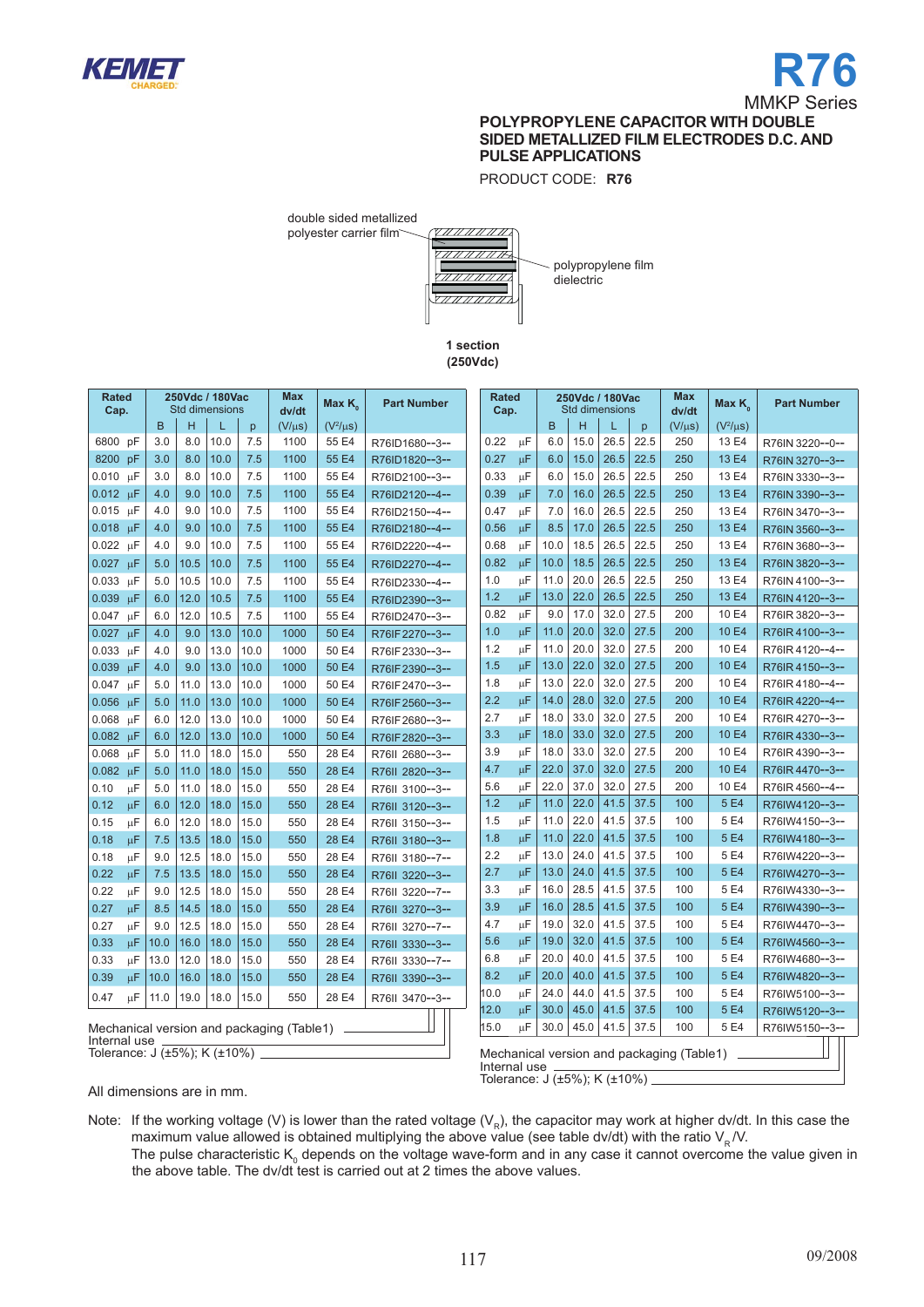



PRODUCT CODE: **R76**

double sided metallized polyester carrier film



polypropylene film dielectric

**1 section (400Vdc)**

| <b>Rated</b><br>Cap.                      | <b>Max</b><br>400Vdc / 250Vac*<br>Max $K_{\alpha}$<br><b>Std dimensions</b><br>dv/dt |      | <b>Part Number</b> |      | <b>Rated</b><br>Cap. |               | 400Vdc / 250Vac*<br>Std dimensions |  |              |         | <b>Max</b><br>dv/dt | Max $K_{\alpha}$ | <b>Part Number</b> |                                   |             |                                                 |                 |
|-------------------------------------------|--------------------------------------------------------------------------------------|------|--------------------|------|----------------------|---------------|------------------------------------|--|--------------|---------|---------------------|------------------|--------------------|-----------------------------------|-------------|-------------------------------------------------|-----------------|
|                                           | B                                                                                    | H    | L                  | p    | $(V/\mu s)$          | $(V^2/\mu s)$ |                                    |  |              |         | B                   | н                | L                  | p                                 | $(V/\mu s)$ | $(V^2/\mu s)$                                   |                 |
| 2700 pF                                   | 3.0                                                                                  | 8.0  | 10.0               | 7.5  | 1700                 | 136 E4        | R76MD1270--3--                     |  | 0.12         | $\mu$ F | 6.0                 | 15.0             | 26.5               | 22.5                              | 500         | 40 E4                                           | R76MN3120--3--  |
| 3300 pF                                   | 3.0                                                                                  | 8.0  | 10.0               | 7.5  | 1700                 | 136 E4        | R76MD1330--3--                     |  | 0.15         | μF      | 6.0                 | 15.0             | 26.5               | 22.5                              | 500         | 40 E4                                           | R76MN 3150--3-- |
| 3900 pF                                   | 3.0                                                                                  | 8.0  | 10.0               | 7.5  | 1700                 | 136 E4        | R76MD1390--3--                     |  | 0.18         | $\mu$ F | 6.0                 | 15.0             | 26.5               | 22.5                              | 500         | 40 E4                                           | R76MN 3180--3-- |
| 4700 pF                                   | 3.0                                                                                  | 8.0  | 10.0               | 7.5  | 1700                 | 136 E4        | R76MD1470--3--                     |  | 0.22         | μF      | 7.0                 | 16.0             | 26.5               | 22.5                              | 500         | 40 E4                                           | R76MN 3220--3-- |
| 5600 pF                                   | 3.0                                                                                  | 8.0  | 10.0               | 7.5  | 1700                 | 136 E4        | R76MD1560--3--                     |  | 0.27         | μF      | 8.5                 | 17.0             | 26.5               | 22.5                              | 500         | 40 E4                                           | R76MN 3270--3-- |
| 6800 pF                                   | 4.0                                                                                  | 9.0  | 10.0               | 7.5  | 1700                 | 136 E4        | R76MD1680--4--                     |  | 0.33         | $\mu$ F | 8.5                 | 17.0             | 26.5               | 22.5                              | 500         | 40 E4                                           | R76MN 3330--3-- |
| 8200 pF                                   | 4.0                                                                                  | 9.0  | 10.0               | 7.5  | 1700                 | 136 E4        | R76MD1820--4--                     |  | 0.39         | μF      | 10.0                | 18.5             | 26.5               | 22.5                              | 500         | 40 E4                                           | R76MN 3390--3-- |
| $0.010 \mu F$                             | 4.0                                                                                  | 9.0  | 10.0               | 7.5  | 1700                 | 136 E4        | R76MD2100--4--                     |  | 0.47         | μF      | 10.0                | 18.5             | 26.5               | 22.5                              | 500         | 40 E4                                           | R76MN 3470--3-- |
| $0.012$ µF                                | 4.0                                                                                  | 9.0  | 10.0               | 7.5  | 1700                 | 136 E4        | R76MD2120--4--                     |  | 0.56         | μF      | 11.0                | 20.0             | 26.5               | 22.5                              | 500         | 40 E4                                           | R76MN 3560--3-- |
| $0.015 \mu F$                             | 5.0                                                                                  | 10.5 | 10.0               | 7.5  | 1700                 | 136 E4        | R76MD2150--4--                     |  | 0.68         | μF      | 13.0                | 22.0             | 26.5               | 22.5                              | 500         | 40 E4                                           | R76MN 3680--3-- |
| $0.018$ uF                                | 5.0                                                                                  | 10.5 | 10.0               | 7.5  | 1700                 | 136 E4        | R76MD2180--4--                     |  | 0.39         | μF      | 9.0                 | 17.0             | 32.0               | 27.5                              | 300         | 24 E4                                           | R76MR 3390--3-- |
| $0.022 \text{ }\mu\text{F}$               | 6.0                                                                                  | 12.0 | 10.5               | 7.5  | 1700                 | 136 E4        | R76MD2220--3--                     |  | 0.47         | μF      | 9.0                 | 17.0             | 32.0               | 27.5                              | 300         | 24 E4                                           | R76MR 3470--3-- |
| $0.027 \mu F$                             | 6.0                                                                                  | 12.0 | 10.5               | 7.5  | 1700                 | 136 E4        | R76MD2270--3--                     |  | 0.56         | μF      | 11.0                | 20.0             | 32.0               | 27.5                              | 300         | 24 E4                                           | R76MR 3560--3-- |
| $0.010 \text{ }\mu\text{F}$               | 4.0                                                                                  | 9.0  | 13.0               | 10.0 | 1500                 | 120 E4        | R76MF2100--0--                     |  | 0.68         | μF      | 11.0                | 20.0             | 32.0               | 27.5                              | 300         | 24 E4                                           | R76MR 3680--3-- |
| $0.012 \mu F$                             | 4.0                                                                                  | 9.0  | 13.0               | 10.0 | 1500                 | 120 E4        | R76MF 2120--0--                    |  | 0.82         | μF      | 13.0                | 22.0             | 32.0               | 27.5                              | 300         | 24 E4                                           | R76MR 3820--3-- |
| $0.015$ uF                                | 4.0                                                                                  | 9.0  | 13.0               | 10.0 | 1500                 | 120 E4        | R76MF 2150--3--                    |  | 1.0          | μF      | 13.0                | 22.0             | 32.0               | 27.5                              | 300         | 24 E4                                           | R76MR 4100--4-- |
| 0.018 uF                                  | 4.0                                                                                  | 9.0  | 13.0               | 10.0 | 1500                 | 120 E4        | R76MF 2180--3--                    |  | 1.2          | μF      | 14.0                | 28.0             | 32.0               | 27.5                              | 300         | 24 E4                                           | R76MR 4120--4-- |
| $0.022 \mu F$                             | 4.0                                                                                  | 9.0  | 13.0               | 10.0 | 1500                 | 120 E4        | R76MF 2220--3--                    |  | 1.5          | μF      | 18.0                | 33.0             | 32.0               | 27.5                              | 300         | 24 E4                                           | R76MR 4150--3-- |
| 0.027 µF                                  | 5.0                                                                                  | 11.0 | 13.0               | 10.0 | 1500                 | 120 E4        | R76MF 2270--3--                    |  | 1.8          | $\mu$ F | 18.0                | 33.0             | 32.0               | 27.5                              | 300         | 24 E4                                           | R76MR 4180--3-- |
| $0.033 \mu F$                             | 5.0                                                                                  | 11.0 | 13.0               | 10.0 | 1500                 | 120 E4        | R76MF 2330--3--                    |  | 2.2          | μF      | 22.0                | 37.0             | 32.0               | 27.5                              | 300         | 24 E4                                           | R76MR 4220--3-- |
| 0.039 µF                                  | 6.0                                                                                  | 12.0 | 13.0               | 10.0 | 1500                 | 120 E4        | R76MF 2390--3--                    |  | 2.7          | $\mu$ F | 22.0                | 37.0             | 32.0               | 27.5                              | 300         | 24 E4                                           | R76MR 4270--3-- |
| $0.047 \mu F$                             | 6.0                                                                                  | 12.0 | 13.0               | 10.0 | 1500                 | 120 E4        | R76MF2470--3--                     |  | 1.0          | μF      | 11.0                | 22.0             | 41.5               | 37.5                              | 180         | 14 E4                                           | R76MW4100--3--  |
| $0.033 \text{ }\mu\text{F}$               | 5.0                                                                                  | 11.0 | 18.0               | 15.0 | 900                  | 72 E4         | R76MI 2330--0--                    |  | 1.2          | $\mu$ F | 13.0                | 24.0             | 41.5               | 37.5                              | 180         | 14 E4                                           | R76MW4120--3--  |
| 0.039 µF                                  | 5.0                                                                                  | 11.0 | 18.0               | 15.0 | 900                  | 72 E4         | R76MI 2390--3--                    |  | 1.5          | μF      | 13.0                | 24.0             | 41.5               | 37.5                              | 180         | 14 E4                                           | R76MW4150--3--  |
| $0.047 \mu F$                             | 5.0                                                                                  | 11.0 | 18.0               | 15.0 | 900                  | 72 E4         | R76MI 2470--3--                    |  | 1.8          | μF      | 16.0                | 28.5             | 41.5               | 37.5                              | 180         | 14 E4                                           | R76MW4180--3--  |
| $0.056$ uF                                | 5.0                                                                                  | 11.0 | 18.0               | 15.0 | 900                  | 72 E4         | R76MI 2560--3--                    |  | 2.2          | μF      | 19.0                | 32.0             | 41.5               | 37.5                              | 180         | 14 E4                                           | R76MW4220--3--  |
| $0.068$ µF                                | 6.0                                                                                  | 12.0 | 18.0               | 15.0 | 900                  | 72 E4         | R76MI 2680--3--                    |  | 2.7          | μF      | 19.0                | 32.0             | 41.5               | 37.5                              | 180         | 14 E4                                           | R76MW4270--3--  |
| $0.082 \mu F$                             | 6.0                                                                                  | 12.0 | 18.0               | 15.0 | 900                  | 72 E4         | R76MI 2820--3--                    |  | 3.3          | μF      | 19.0                | 32.0             | 41.5               | 37.5                              | 180         | 14 E4                                           | R76MW4330--3--  |
| 0.10<br>μF                                | 7.5                                                                                  | 13.5 | 18.0               | 15.0 | 900                  | 72 E4         | R76MI 3100--3--                    |  | 3.9          | $\mu$ F | 20.0                | 40.0             | 41.5               | 37.5                              | 180         | 14 E4                                           | R76MW4390--3--  |
| 0.10<br>$\mu$ F                           | 9.0                                                                                  | 12.5 | 18.0               | 15.0 | 900                  | 72 E4         | R76MI 3100--7--                    |  | 4.7          | μF      | 20.0                | 40.0             | 41.5               | 37.5                              | 180         | 14 E4                                           | R76MW4470--3--  |
| 0.12<br>μF                                | 7.5                                                                                  | 13.5 | 18.0               | 15.0 | 900                  | 72 E4         | R76MI 3120--3--                    |  | 5.6          | μF      | 24.0                | 44.0             | 41.5               | 37.5                              | 180         | 14 E4                                           | R76MW4560--3--  |
| 0.12<br>$\mu$ F                           | 9.0                                                                                  | 12.5 | 18.0               | 15.0 | 900                  | 72 E4         | R76MI 3120--7--                    |  | 6.8          | μF      | 30.0                | 45.0             | 41.5               | 37.5                              | 180         | 14 E4                                           | R76MW4680--3--  |
| 0.15<br>$\mu$ F                           | 8.5                                                                                  | 14.5 | 18.0               | 15.0 | 900                  | 72 E4         | R76MI 3150--3--                    |  | 8.2          | $\mu$ F | 30.0                | 45.0             | 41.5               | 37.5                              | 180         | 14 E4                                           | R76MW4820--3--  |
| 0.15<br>μF                                | 13.0                                                                                 | 12.0 | 18.0               | 15.0 | 900                  | 72 E4         | R76MI 3150--7--                    |  |              |         |                     |                  |                    |                                   |             |                                                 |                 |
| 0.18<br>$\mu$ F                           | 10.0                                                                                 | 16.0 | 18.0               | 15.0 | 900                  | 72 E4         | R76MI 3180--3--                    |  | Internal use |         |                     |                  |                    |                                   |             | Mechanical version and packaging (Table1) _____ |                 |
| 0.18<br>$\mu$ F                           | 13.0                                                                                 | 12.0 | 18.0               | 15.0 | 900                  | 72 E4         | R76MI 3180--7--                    |  |              |         |                     |                  |                    | Tolerance: $J(15\%)$ ; K $(10\%)$ |             |                                                 |                 |
| 0.22<br>μF                                | 10.0                                                                                 | 16.0 | 18.0               | 15.0 | 900                  | 72 E4         | R76MI 3220--3--                    |  |              |         |                     |                  |                    |                                   |             |                                                 |                 |
| 0.27<br>μF                                | 11.0                                                                                 | 19.0 | 18.0               | 15.0 | 900                  | 72 E4         | R76MI 3270--3--                    |  |              |         |                     |                  |                    |                                   |             |                                                 |                 |
| Mechanical version and packaging (Table1) |                                                                                      |      |                    |      |                      |               |                                    |  |              |         |                     |                  |                    |                                   |             |                                                 |                 |

Internal use

Tolerance:  $J(±5%)$ ; K $(±10%)$ 

All dimensions are in mm.

Note: If the working voltage (V) is lower than the rated voltage (V<sub>R</sub>), the capacitor may work at higher dv/dt. In this case the maximum value allowed is obtained multiplying the above value (see table dv/dt) with the ratio  $\mathsf{V}_{\mathsf{R}}\mathcal{N}$ .

The pulse characteristic K<sub>0</sub> depends on the voltage wave-form and in any case it cannot overcome the value given in the above table. The dv/dt test is carried out at 2 times the above values.

\*Not suitable for across-the-line applications. Please refer to Interference Suppression Capacitors (page 145).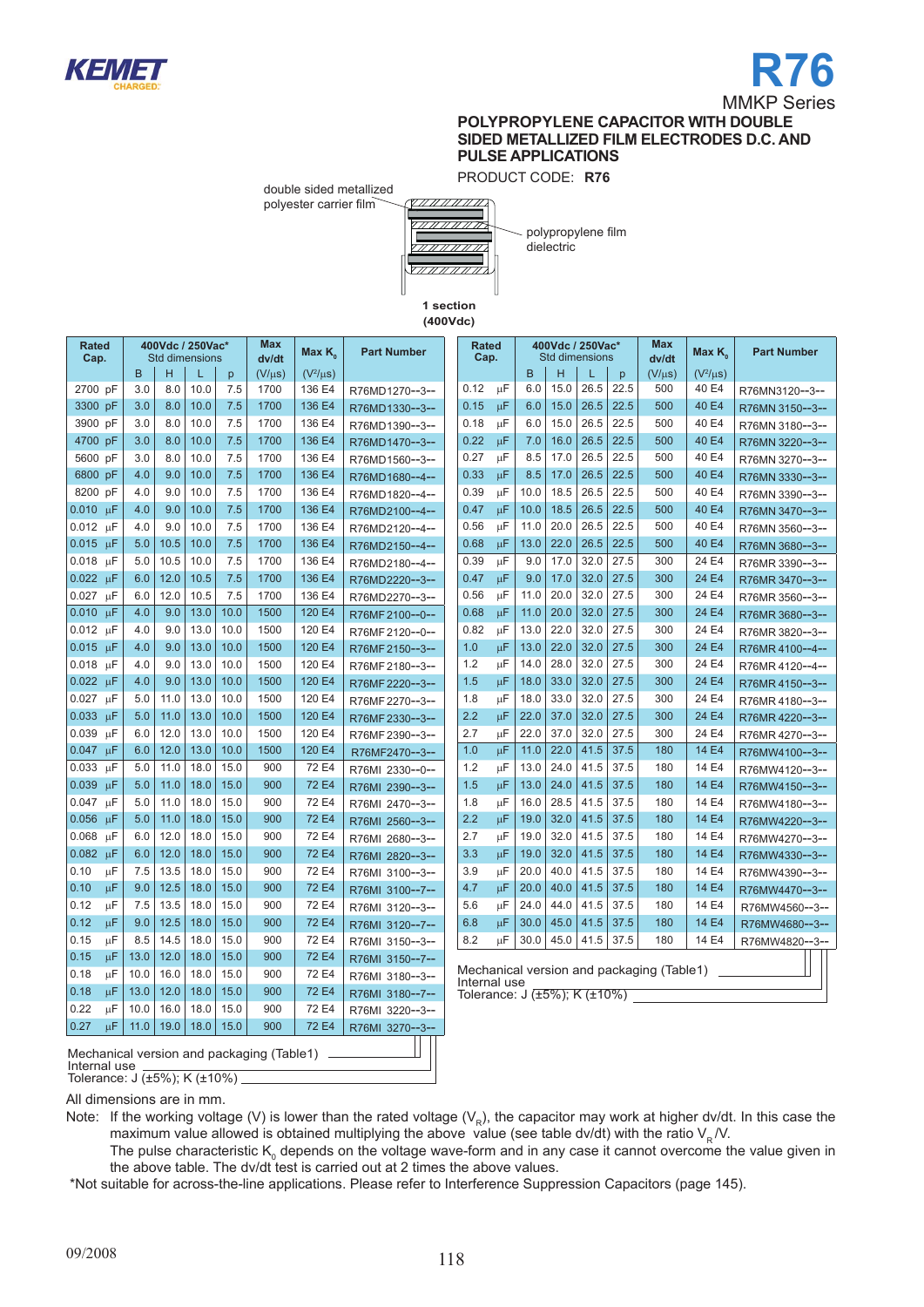

# **R76** MMKP Series

**polyPROPYLENE capacitor WITH DOUBLE SIDED METALLIZED FILM ELECTRODES D.C. AND PULSE APPLICATIONS**

PRODUCT CODE: **R76**

| <b>Rated</b><br>Cap.                                                                      |              |      | 630Vdc/250Vac*<br><b>Std dimensions</b> |     | <b>Max</b><br>dv/dt | Max $K_{\circ}$ | <b>Part Number</b> |
|-------------------------------------------------------------------------------------------|--------------|------|-----------------------------------------|-----|---------------------|-----------------|--------------------|
|                                                                                           | <sub>B</sub> | н    | L                                       | p   | $(V/\mu s)$         | $(V^2/\mu s)$   |                    |
| 680 pF                                                                                    | 3.0          | 8.0  | 10.0                                    | 7.5 | 2800                | 353 E4          | R76PD0680--0--     |
| 820 pF                                                                                    | 3.0          | 8.0  | 10.0                                    | 7.5 | 2800                | 353 E4          | R76PD0820--0--     |
| 1000 pF                                                                                   | 3.0          | 8.0  | 10.0                                    | 7.5 | 2800                | 353 E4          | R76PD1100--0--     |
| 1200 pF                                                                                   | 3.0          | 8.0  | 10.0                                    | 7.5 | 2800                | 353 E4          | R76PD1120--0--     |
| 1500 pF                                                                                   | 3.0          | 8.0  | 10.0                                    | 7.5 | 2800                | 353 E4          | R76PD1150--0--     |
| 1800 pF                                                                                   | 3.0          | 8.0  | 10.0                                    | 7.5 | 2800                | 353 E4          | R76PD1180--0--     |
| 2200 pF                                                                                   | 3.0          | 8.0  | 10.0                                    | 7.5 | 2800                | 353 E4          | R76PD1220--0--     |
| 2700 pF                                                                                   | 4.0          | 9.0  | 10.0                                    | 7.5 | 2800                | 353 E4          | R76PD1270--4--     |
| 3300<br>pF                                                                                | 4.0          | 9.0  | 10.0                                    | 7.5 | 2800                | 355 E4          | R76PD1330--4--     |
| 3900 pF                                                                                   | 4.0          | 9.0  | 10.0                                    | 7.5 | 2800                | 353 E4          | R76PD1390--4--     |
| 4700<br>pF                                                                                | 4.0          | 9.0  | 10.0                                    | 7.5 | 2800                | 353 E4          | R76PD1470--4--     |
| 5600 pF                                                                                   | 4.0          | 9.0  | 10.0                                    | 7.5 | 2800                | 353 E4          | R76PD1560--4--     |
| 6800 pF                                                                                   | 5.0          | 10.5 | 10.0                                    | 7.5 | 2800                | 353 E4          | R76PD1680--4--     |
| 8200 pF                                                                                   | 5.0          | 10.5 | 10.0                                    | 7.5 | 2800                | 353 E4          | R76PD1820--4--     |
| $0.010 \mu F$                                                                             | 6.0          | 12.0 | 10.5                                    | 7.5 | 2800                | 353 E4          | R76PD2100--3--     |
| $0.012 \text{ }\mu\text{F}$                                                               | 6.0          | 12.0 | 10.5                                    | 7.5 | 2800                | 353 E4          | R76PD2120--3--     |
| Mechanical version and packaging (Table1)<br>Internal use<br>Tolerance: J (±5%); K (±10%) |              |      |                                         |     |                     |                 |                    |



All dimensions are in mm.

Note: If the working voltage (V) is lower than the rated voltage  $(V_R)$ , the capacitor may work at higher dv/dt. In this case the maximum value allowed is obtained multiplying the above value (see table dv/dt) with the ratio  $V_{\rm p}N$ .

The pulse characteristic  $\mathsf{K}_{_{\scriptscriptstyle{0}}}$  depends on the voltage wave-form and in any case it cannot overcome the value given in the above table. The dv/dt test is carried out at 2 times the above values.

\*Not suitable for across-the-line applications.

Please refer to Interference Suppression Capacitors (page145)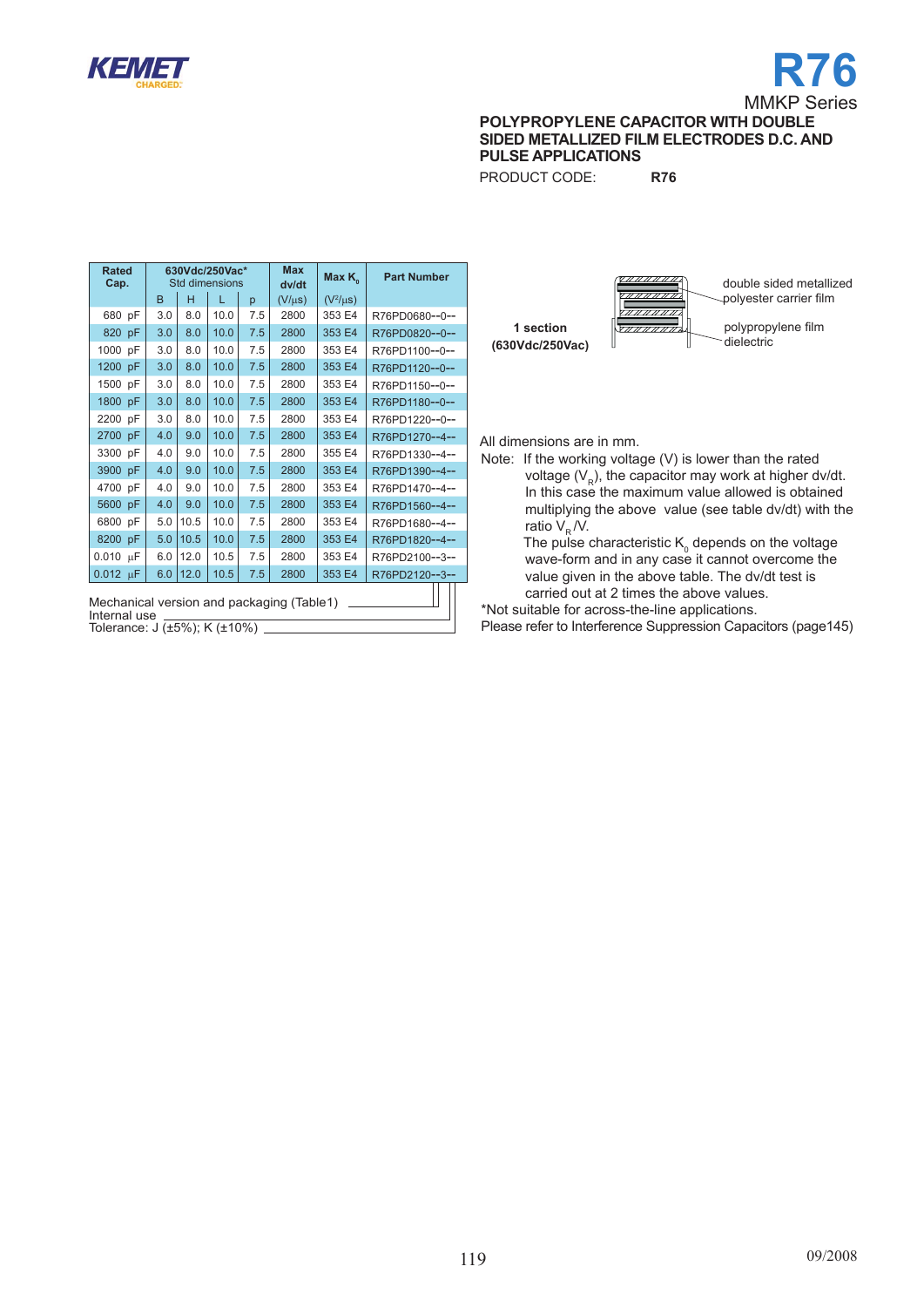



PRODUCT CODE: **R76**

**2 sections** polypropylene film dielectric

**(630Vdc/400Vac)**

double sided metallized polyester carrier film single sided metallized polypropylene film

| <b>Rated</b><br>Cap.        |    |      | 630Vdc / 400Vac<br><b>Std dimensions</b> |      |      | <b>Max</b><br>dv/dt | Max $K_{0}$   | <b>Part Number</b> |
|-----------------------------|----|------|------------------------------------------|------|------|---------------------|---------------|--------------------|
|                             |    | B.   | н                                        | L.   | p.   | $(V/\mu s)$         | $(V^2/\mu s)$ |                    |
| 3900 pF                     |    | 4.0  | 9.0                                      | 13.0 | 10.0 | 3000                | 378 E4        | R76PF1390--0--     |
| 4700 pF                     |    | 4.0  | 9.0                                      | 13.0 | 10.0 | 3000                | 378 E4        | R76PF1470--0--     |
| 5600 pF                     |    | 4.0  | 9.0                                      | 13.0 | 10.0 | 3000                | 378 E4        | R76PF1560--0--     |
| 6800 pF                     |    | 4.0  | 9.0                                      | 13.0 | 10.0 | 3000                | 378 E4        | R76PF1680--0--     |
| 8200 pF                     |    | 4.0  | 9.0                                      | 13.0 | 10.0 | 3000                | 378 E4        | R76PF1820--0--     |
| $0.010 \text{ }\mu\text{F}$ |    | 5.0  | 11.0                                     | 13.0 | 10.0 | 3000                | 378 E4        | R76PF2100--3--     |
| $0.012 \mu F$               |    | 5.0  | 11.0                                     | 13.0 | 10.0 | 3000                | 378 E4        | R76PF2120--3--     |
| $0.015$ uF                  |    | 6.0  | 12.0                                     | 13.0 | 10.0 | 3000                | 378 E4        | R76PF2150--3--     |
| 0.018                       | μF | 6.0  | 12.0                                     | 13.0 | 10.0 | 3000                | 378 E4        | R76PF2180--3--     |
| $0.012 \mu F$               |    | 5.0  | 11.0                                     | 18.0 | 15.0 | 2500                | 315 E4        | R76PI 2120--0--    |
| $0.015 \mu F$               |    | 5.0  | 11.0                                     | 18.0 | 15.0 | 2500                | 315 E4        | R76PI 2150--0--    |
| 0.018 µF                    |    | 5.0  | 11.0                                     | 18.0 | 15.0 | 2500                | 315 E4        | R76PI 2180--0--    |
| $0.022 \mu F$               |    | 5.0  | 11.0                                     | 18.0 | 15.0 | 2500                | 315 E4        | R76PI 2220--3--    |
| $0.027 \text{ }\mu\text{F}$ |    | 5.0  | 11.0                                     | 18.0 | 15.0 | 2500                | 315 E4        | R76PI 2270--3--    |
| $0.033 \mu F$               |    | 6.0  | 12.0                                     | 18.0 | 15.0 | 2500                | 315 E4        | R76PI 2330--3--    |
| 0.039 µF                    |    | 6.0  | 12.0                                     | 18.0 | 15.0 | 2500                | 315 E4        | R76PI 2390--3--    |
| 0.047                       | μF | 7.5  | 13.5                                     | 18.0 | 15.0 | 2500                | 315 E4        | R76PI 2470--3--    |
| 0.047                       | μF | 9.0  | 12.5                                     | 18.0 | 15.0 | 2500                | 315 E4        | R76PI 2470--7--    |
| $0.056$ $\mu$ F             |    | 7.5  | 13.5                                     | 18.0 | 15.0 | 2500                | 315 E4        | R76PI 2560--3--    |
| 0.056 µF                    |    | 9.0  | 12.5                                     | 18.0 | 15.0 | 2500                | 315 E4        | R76PI 2560--7--    |
| 0.068 µF                    |    | 8.5  | 14.5                                     | 18.0 | 15.0 | 2500                | 315 E4        | R76PI 2680--3--    |
| $0.068$ uF                  |    | 9.0  | 12.5                                     | 18.0 | 15.0 | 2500                | 315 E4        | R76PI 2680--7--    |
| $0.082 \mu F$               |    | 8.5  | 14.5                                     | 18.0 | 15.0 | 2500                | 315 E4        | R76PI 2820--3--    |
| 0.082                       | μF | 13.0 | 12.0                                     | 18.0 | 15.0 | 2500                | 315 E4        | R76PI 2820--7--    |
| 0.10                        | μF | 10.0 | 16.0                                     | 18.0 | 15.0 | 2500                | 315 E4        | R76PI 3100--3--    |
| 0.12                        | μF | 11.0 | 19.0                                     | 18.0 | 15.0 | 2500                | 315 E4        | R76PI 3120--3--    |
| 0.047                       | μF | 6.0  | 15.0                                     | 26.5 | 22.5 | 1500                | 189 E4        | R76PN 2470--0--    |
| 0.056                       | μF | 6.0  | 15.0                                     | 26.5 | 22.5 | 1500                | 189 E4        | R76PN 2560--0--    |
| 0.068                       | μF | 6.0  | 15.0                                     | 26.5 | 22.5 | 1500                | 189 E4        | R76PN 2680--0--    |
| $0.082$ uF                  |    | 6.0  | 15.0                                     | 26.5 | 22.5 | 1500                | 189 E4        | R76PN 2820--3--    |
| 0.10                        | μF | 6.0  | 15.0                                     | 26.5 | 22.5 | 1500                | 189 E4        | R76PN 3100--3--    |
| 0.12                        | μF | 7.0  | 16.0                                     | 26.5 | 22.5 | 1500                | 189 E4        | R76PN 3120--3--    |
| 0.15                        | μF | 8.5  | 17.0                                     | 26.5 | 22.5 | 1500                | 189 E4        | R76PN 3150--3--    |
| 0.18                        | μF | 8.5  | 17.0                                     | 26.5 | 22.5 | 1500                | 189 E4        | R76PN 3180--3--    |
| 0.22                        | μF | 10.0 | 18.5                                     | 26.5 | 22.5 | 1500                | 189 E4        | R76PN 3220--3--    |
| 0.27                        | μF | 11.0 | 20.0                                     | 26.5 | 22.5 | 1500                | 189 E4        | R76PN 3270--3--    |
| 0.33                        | μF | 11.0 | 20.0                                     | 26.5 | 22.5 | 1500                | 189 E4        | R76PN 3330--3--    |
| 0.39                        | μF | 13.0 | 22.0                                     | 26.5 | 22.5 | 1500                | 189 E4        | R76PN 3390--3--    |

| Mechanical version and packaging (Table1) |  |  |  |  |
|-------------------------------------------|--|--|--|--|
| Internal use                              |  |  |  |  |
|                                           |  |  |  |  |

Tolerance: H (±2.5%); J (±5%); K (±10%)

| <b>Rated</b><br>Cap. |    |      |      | 630Vdc / 400Vac<br><b>Std dimensions</b> |      | <b>Max</b>                                                                           | Max K <sub>o</sub> | <b>Part Number</b> |
|----------------------|----|------|------|------------------------------------------|------|--------------------------------------------------------------------------------------|--------------------|--------------------|
|                      |    | B    | H    | L                                        | p    | dv/dt<br>$(V/\mu s)$                                                                 | $(V^2/\mu s)$      |                    |
| 0.15                 | μF | 9.0  | 17.0 | 32.0                                     | 27.5 | 900                                                                                  | 113 E4             | R76PR 3150--3--    |
| 0.18                 | μF | 9.0  | 17.0 | 32.0                                     | 27.5 | 900                                                                                  | 113 E4             | R76PR 3180--3--    |
| 0.22                 | μF | 9.0  | 17.0 | 32.0                                     | 27.5 | 900                                                                                  | 113 E4             | R76PR 3220--3--    |
| 0.27                 | μF | 9.0  | 17.0 | 32.0                                     | 27.5 | 900                                                                                  | 113 E4             | R76PR 3270--3--    |
| 0.33                 | μF | 11.0 | 20.0 | 32.0                                     | 27.5 | 900                                                                                  | 113 E4             | R76PR 3330--4--    |
| 0.39                 | μF | 11.0 | 20.0 | 32.0                                     | 27.5 | 900                                                                                  | 113 E4             | R76PR 3390--3--    |
| 0.47                 | μF | 13.0 | 22.0 | 32.0                                     | 27.5 | 900                                                                                  | 113 E4             | R76PR 3470--3--    |
| 0.56                 | μF | 13.0 | 22.0 | 32.0                                     | 27.5 | 900                                                                                  | 113 E4             | R76PR 3560--3--    |
| 0.68                 | μF | 13.0 | 25.0 | 32.0                                     | 27.5 | 900                                                                                  | 113 E4             | R76PR 3680--4--    |
| 0.82                 | μF | 14.0 | 28.0 | 32.0                                     | 27.5 | 900                                                                                  | 113 E4             | R76PR 3820--3--    |
| 1.0                  | μF | 18.0 | 33.0 | 32.0                                     | 27.5 | 900                                                                                  | 113 E4             | R76PR4100--3--     |
| 1.2                  | μF | 18.0 | 33.0 | 32.0                                     | 27.5 | 900                                                                                  | 113 E4             | R76PR4120--3--     |
| 1.5                  | μF | 22.0 | 37.0 | 32.0                                     | 27.5 | 900                                                                                  | 113 E4             | R76PR4150--3--     |
| 1.8                  | μF | 22.0 | 37.0 | 32.0                                     | 27.5 | 900                                                                                  | 113 E4             | R76PR4180--3--     |
| 0.33                 | μF | 11.0 | 22.0 | 41.5                                     | 37.5 | 450                                                                                  | 56 E4              | R76PW3330--3--     |
| 0.39                 | μF | 11.0 | 22.0 | 41.5                                     | 37.5 | 450                                                                                  | 56 E4              | R76PW3390--3--     |
| 0.47                 | μF | 11.0 | 22.0 | 41.5                                     | 37.5 | 450                                                                                  | 56 E4              | R76PW3470--3--     |
| 0.56                 | μF | 11.0 | 22.0 | 41.5                                     | 37.5 | 450                                                                                  | 56 E4              | R76PW3560--3--     |
| 0.68                 | μF | 11.0 | 22.0 | 41.5                                     | 37.5 | 450                                                                                  | 56 E4              | R76PW3680--3--     |
| 0.82                 | μF | 13.0 | 24.0 | 41.5                                     | 37.5 | 450                                                                                  | 56 E4              | R76PW3820--3--     |
| 1.0                  | μF | 16.0 | 28.5 | 41.5                                     | 37.5 | 450                                                                                  | 56 E4              | R76PW4100--3--     |
| 1.2                  | μF | 16.0 | 28.5 | 41.5                                     | 37.5 | 450                                                                                  | 56 E4              | R76PW4120--3--     |
| 1.5                  | μF | 16.0 | 28.5 | 41.5                                     | 37.5 | 450                                                                                  | 56 E4              | R76PW4150--3--     |
| 1.8                  | μF | 19.0 | 32.0 | 41.5                                     | 37.5 | 450                                                                                  | 56 E4              | R76PW4180--3--     |
| 2.2                  | μF | 20.0 | 40.0 | 41.5                                     | 37.5 | 450                                                                                  | 56 E4              | R76PW4220--3--     |
| 2.7                  | μF | 20.0 | 40.0 | 41.5                                     | 37.5 | 450                                                                                  | 56 E4              | R76PW4270--3--     |
| 3.3                  | μF | 24.0 | 44.0 | 41.5                                     | 37.5 | 450                                                                                  | 56 E4              | R76PW4330--3--     |
| 3.9                  | μF | 30.0 | 45.0 | 41.5                                     | 37.5 | 450                                                                                  | 56 E4              | R76PW4390--3--     |
| 4.7                  | μF | 30.0 | 45.0 | 41.5                                     | 37.5 | 450                                                                                  | 56 E4              | R76PW4470--3--     |
| 5.6                  | μF | 30.0 | 45.0 | 41.5                                     | 37.5 | 450                                                                                  | 56 E4              | R76PW4560--3--     |
| Internal use         |    |      |      |                                          |      | Mechanical version and packaging (Table1)<br>Tolerance: H (±2.5%); J (±5%); K (±10%) |                    |                    |

All dimensions are in mm.

Note: If the working voltage (V) is lower than the rated voltage  $(V_p)$ , the capacitor may work at higher dv/dt. In this case the maximum value allowed is obtained multiplying the above value (see table dv/dt) with the ratio  $V_R / V$ .

The pulse characteristic  $\mathsf{K}_{_{\scriptscriptstyle{0}}}$  depends on the voltage wave-form and in any case it cannot overcome the value given in the above table. The dv/dt test is carried out at 2 times the above values.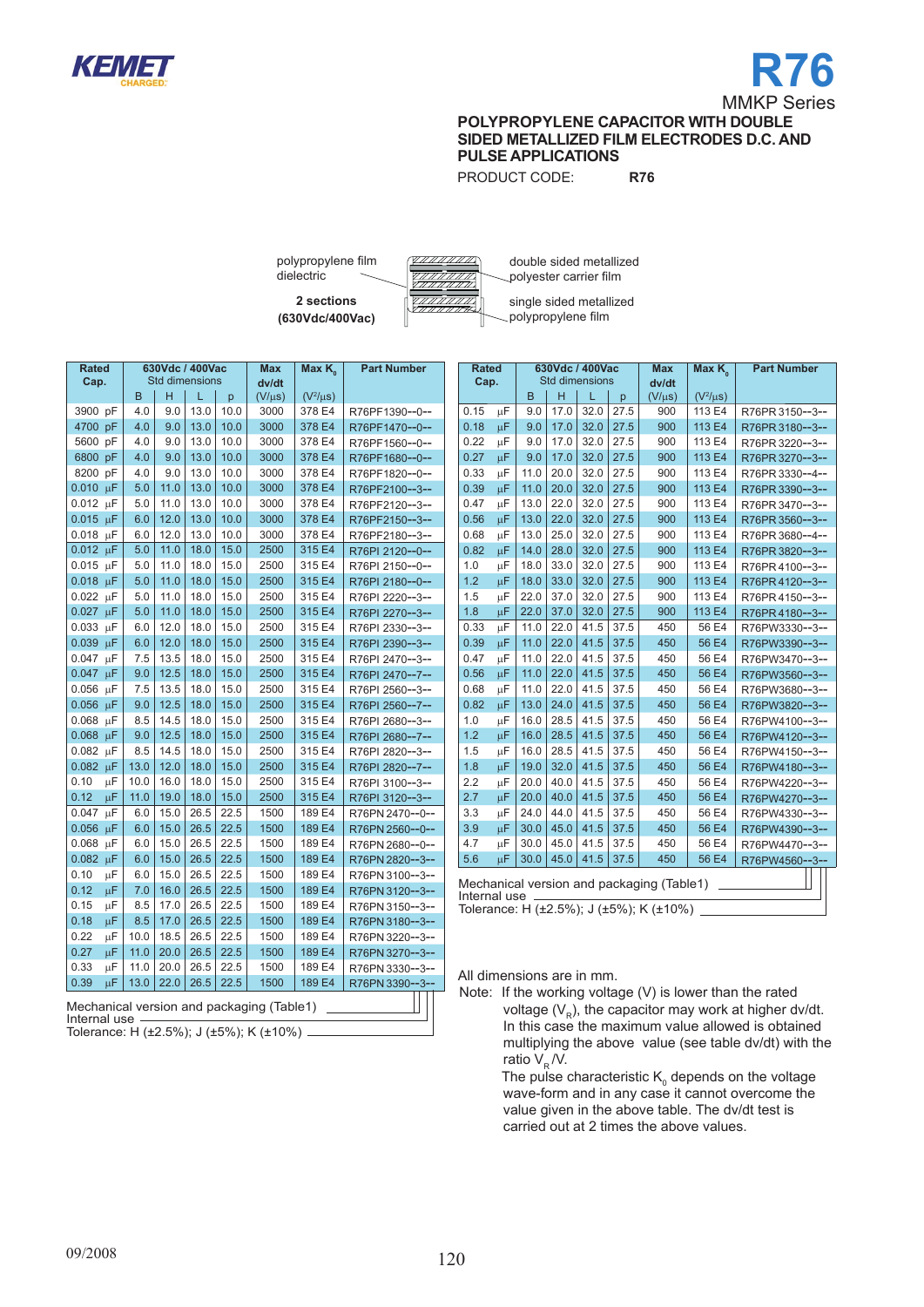

# **R76** MMKP Series

**polyPROPYLENE capacitor WITH DOUBLE SIDED METALLIZED FILM ELECTRODES D.C. AND PULSE APPLICATIONS**

PRODUCT CODE: **R76**

| Rated<br>Cap. |                                                           |     |      | 1000Vdc / 400Vac<br><b>Std dimensions</b> |     | <b>Max</b><br>dv/dt | Max K <sub>o</sub> | <b>Part Number</b> |  |
|---------------|-----------------------------------------------------------|-----|------|-------------------------------------------|-----|---------------------|--------------------|--------------------|--|
|               |                                                           | B   | н    | L                                         | p   | $(V/\mu s)$         | $(V^2/\mu s)$      |                    |  |
| 220           | pF                                                        | 3.0 | 8.0  | 10.0                                      | 7.5 | 6000                | 1200 E4            | R76QD0220--0--     |  |
| 270           | pF                                                        | 3.0 | 8.0  | 10.0                                      | 7.5 | 6000                | 1200 E4            | R76QD0270--0--     |  |
| 330           | рF                                                        | 3.0 | 8.0  | 10.0                                      | 7.5 | 6000                | 1200 E4            | R76QD0330--0--     |  |
| 390           | pF                                                        | 3.0 | 8.0  | 10.0                                      | 7.5 | 6000                | 1200 E4            | R76QD0390--0--     |  |
| 470           | pF                                                        | 3.0 | 8.0  | 10.0                                      | 7.5 | 6000                | 1200 E4            | R76QD0470--0--     |  |
| 560           | pF                                                        | 3.0 | 8.0  | 10.0                                      | 7.5 | 6000                | 1200 E4            | R76QD0560--0--     |  |
| 680           | pF                                                        | 4.0 | 9.0  | 10.0                                      | 7.5 | 6000                | 1200 E4            | R76QD0680--4--     |  |
| 820           | pF                                                        | 4.0 | 9.0  | 10.0                                      | 7.5 | 6000                | 1200 E4            | R76QD0820--4--     |  |
| 1000          | pF                                                        | 4.0 | 9.0  | 10.0                                      | 7.5 | 6000                | 1200 E4            | R76QD 1100--4--    |  |
| 1200          | pF                                                        | 4.0 | 9.0  | 10.0                                      | 7.5 | 6000                | 1200 E4            | R76OD 1120--4--    |  |
| 1500          | pF                                                        | 5.0 | 10.5 | 10.0                                      | 7.5 | 6000                | 1200 E4            | R76OD 1150--4--    |  |
| 1800          | pF                                                        | 5.0 | 10.5 | 10.0                                      | 7.5 | 6000                | 1200 E4            | R76QD 1180--4--    |  |
| 2200          | pF                                                        | 5.0 | 10.5 | 10.0                                      | 7.5 | 6000                | 1200 E4            | R76OD 1220--4--    |  |
| 2700          | pF                                                        | 6.0 | 12.0 | 10.5                                      | 7.5 | 6000                | 1200 E4            | R76QD 1270--0--    |  |
| 3300          | рF                                                        | 6.0 | 12.0 | 10.5                                      | 7.5 | 6000                | 1200 E4            | R76QD 1330--0--    |  |
|               | Mechanical version and packaging (Table1)<br>Internal use |     |      |                                           |     |                     |                    |                    |  |

Tolerance: H  $(\pm 2.5\%)^*$ ; J  $(\pm 5\%)$ ; K  $(\pm 10\%)$ 



All dimensions are in mm.<br>Note: If the working volta

If the working voltage  $(V)$  is lower than the rated voltage  $(V<sub>p</sub>)$ , the capacitor may work at higher dv/dt. In this case the maximum value allowed is obtained multiplying the above value (see table dv/dt) with the ratio  $V_R$ /V. The pulse characteristic  $\mathsf{K}_{_{\scriptscriptstyle{0}}}$  depends on the voltage waveform and in any case it cannot overcome the value given in the above table. The dv/dt test is carried out at 2 times the above values.

\* Tolerance H (+2.5%) for  $C \ge 1000$ pF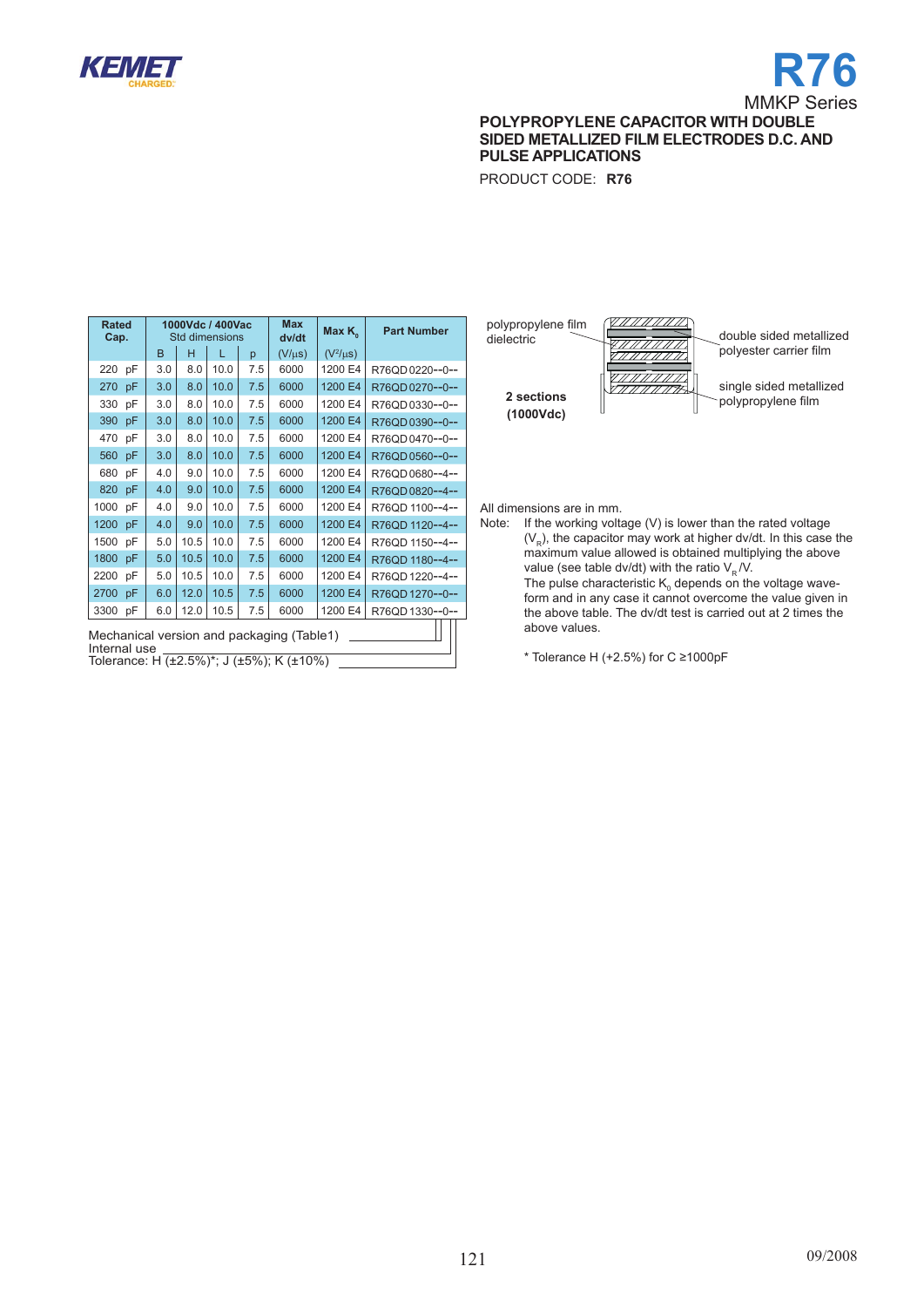

PRODUCT CODE: **R76**

polypropylene film dielectric



double sided metallized polyester carrier film

**2 sections (1000Vdc)**

single sided metallized polypropylene film

| <b>Rated</b><br>Cap. |    |              | 1000Vdc / 600Vac<br><b>Std dimensions</b> |      |      | Max<br>dv/dt                              | Max K <sub>0</sub> | <b>Part Number</b>            |
|----------------------|----|--------------|-------------------------------------------|------|------|-------------------------------------------|--------------------|-------------------------------|
|                      |    | <sub>B</sub> | н                                         | L    | p    | $(V/\mu s)$                               | $(V^2/\mu s)$      |                               |
| 470                  | рF | 4.0          | 9.0                                       | 13.0 | 10.0 | 4800                                      | 960 E4             | R76QF<br>$0470 - -0 - -$      |
| 560                  | pF | 4.0          | 9.0                                       | 13.0 | 10.0 | 4800                                      | 960 E4             | R76QF<br>$0560 - -0 - -$      |
| 680                  | рF | 4.0          | 9.0                                       | 13.0 | 10.0 | 4800                                      | 960 E4             | R76QF<br>$0680--0--$          |
| 820                  | pF | 4.0          | 9.0                                       | 13.0 | 10.0 | 4800                                      | 960 E4             | R76QF 0820--0--               |
| 1000                 | рF | 4.0          | 9.0                                       | 13.0 | 10.0 | 4800                                      | 960 E4             | R76QF<br>$1100 - -0 - -$      |
| 1200                 | pF | 4.0          | 9.0                                       | 13.0 | 10.0 | 4800                                      | 960 E4             | R76QF<br>$1120 - -0 - -$      |
| 1500                 | рF | 4.0          | 9.0                                       | 13.0 | 10.0 | 4800                                      | 960 E4             | R76QF<br>$1150 - -0 - -$      |
| 1800                 | pF | 4.0          | 9.0                                       | 13.0 | 10.0 | 4800                                      | 960 E4             | R76QF<br>$1180 - -0 - -$      |
| 2200                 | рF | 4.0          | 9.0                                       | 13.0 | 10.0 | 4800                                      | 960 E4             | R76QF<br>$1220 - -0 - -$      |
| 2700                 | pF | 4.0          | 9.0                                       | 13.0 | 10.0 | 4800                                      | 960 E4             | R76QF<br>$1270 - -0 - -$      |
| 3300                 | рF | 4.0          | 9.0                                       | 13.0 | 10.0 | 4800                                      | 960 E4             | R76QF<br>$1330 - -3 - -$      |
| 3900                 | pF | 5.0          | 11.0                                      | 13.0 | 10.0 | 4800                                      | 960 E4             | $1390 - 3 -$<br>R76QF         |
| 4700                 | рF | 5.0          | 11.0                                      | 13.0 | 10.0 | 4800                                      | 960 E4             | R76QF<br>$1470 - 3 -$         |
| 5600                 | pF | 6.0          | 12.0                                      | 13.0 | 10.0 | 4800                                      | 960 E4             | R76QF<br>$1560 - 3 -$         |
| 6800 pF              |    | 6.0          | 12.0                                      | 13.0 | 10.0 | 4800                                      | 960 E4             | R76QF<br>$1680 - -3 - -$      |
| 8200                 | рF | 4.0          | 10.0                                      | 18.0 | 15.0 | 3300                                      | 660 E4             | R76QI<br>1820--4--            |
| 8200                 | рF | 5.0          | 11.0                                      | 18.0 | 15.0 | 3300                                      | 660 E4             | R76QI<br>$1820 - -0 - -$      |
| 0.010                | μF | 4.0          | 10.0                                      | 18.0 | 15.0 | 3300                                      | 660 E4             | R76QI<br>$2100 - -4 -$        |
| 0.010                | μF | 5.0          | 11.0                                      | 18.0 | 15.0 | 3300                                      | 660 E4             | R76QI<br>$2100 - 3 -$         |
| 0.012                | μF | 5.0          | 11.0                                      | 18.0 | 15.0 | 3300                                      | 660 E4             | <b>R76QI</b><br>$2120 - 3 -$  |
| 0.015                | μF | 5.0          | 11.0                                      | 18.0 | 15.0 | 3300                                      | 660 E4             | R76QI<br>2150--4--            |
| 0.018                | μF | 5.0          | 11.0                                      | 18.0 | 15.0 | 3300                                      | 660 E4             | <b>R76QI</b><br>$2180 - -4 -$ |
| 0.022                | μF | 6.0          | 12.0                                      | 18.0 | 15.0 | 3300                                      | 660 E4             | R76QI<br>2220--4--            |
| 0.022                | μF | 9.0          | 12.5                                      | 18.0 | 15.0 | 3300                                      | 660 E4             | R76QI<br>$2220 - -7 -$        |
| 0.027                | μF | 7.5          | 13.5                                      | 18.0 | 15.0 | 3300                                      | 660 E4             | R76QI<br>$2270 - -4 - -$      |
| 0.027                | μF | 9.0          | 12.5                                      | 18.0 | 15.0 | 3300                                      | 660 E4             | R76QI<br>$2270 - -7 -$        |
| 0.033                | μF | 7.5          | 13.5                                      | 18.0 | 15.0 | 3300                                      | 660 E4             | R76QI<br>$2330 - -4 - -$      |
| 0.033                | μF | 13.0         | 12.0                                      | 18.0 | 15.0 | 3300                                      | 660 E4             | <b>R76QI</b><br>$2330--7--$   |
| 0.039                | μF | 8.5          | 14.5                                      | 18.0 | 15.0 | 3300                                      | 660 E4             | R76QI<br>$2390 - -4 -$        |
| 0.047                | μF | 8.5          | 14.5                                      | 18.0 | 15.0 | 3300                                      | 660 E4             | $2470 - -4 - -$<br>R76QI      |
| 0.027                | μF | 6.0          | 15.0                                      | 26.5 | 22.5 | 2100                                      | 420 E4             | R76QN 2270--0--               |
| 0.033                | μF | 6.0          | 15.0                                      | 26.5 | 22.5 | 2100                                      | 420 E4             | R76QN 2330--3--               |
| 0.039                | μF | 6.0          | 15.0                                      | 26.5 | 22.5 | 2100                                      | 420 E4             | R76QN 2390--3--               |
| 0.047                | μF | 7.0          | 16.0                                      | 26.5 | 22.5 | 2100                                      | 420 E4             | R76QN 2470--3--               |
| 0.056                | μF | 7.0          | 16.0                                      | 26.5 | 22.5 | 2100                                      | 420 E4             | R76QN 2560--3--               |
| 0.068                | μF | 8.5          | 17.0                                      | 26.5 | 22.5 | 2100                                      | 420 E4             | R76QN 2680--3--               |
| 0.082                | μF | 10.0         | 18.5                                      | 26.5 | 22.5 | 2100                                      | 420 E4             | R76QN 2820--3--               |
| 0.10                 | μF | 10.0         | 18.5                                      | 26.5 | 22.5 | 2100                                      | 420 E4             | R76QN 3100--3--               |
| 0.12                 | μF | 11.0         | 20.0                                      | 26.5 | 22.5 | 2100                                      | 420 E4             | R76QN 3120--3--               |
| 0.15                 | μF | 13.0         | 22.0                                      | 26.5 | 22.5 | 2100                                      | 420 E4             | R76QN 3150--3-                |
| Internal use         |    |              |                                           |      |      | Mechanical version and packaging (Table1) |                    |                               |

Tolerance: H (±2.5%)\*; J (±5%); K (±10%)

| <b>Rated</b><br>Cap. |         |      |      | 1000Vdc / 600Vac<br><b>Std dimensions</b> |      | <b>Max</b><br>dv/dt                                                                   | Max $K_{0}$   | <b>Part Number</b> |
|----------------------|---------|------|------|-------------------------------------------|------|---------------------------------------------------------------------------------------|---------------|--------------------|
|                      |         | B    | H    | L                                         | p    | $(V/\mu s)$                                                                           | $(V^2/\mu s)$ |                    |
| 0.10                 | μF      | 9.0  | 17.0 | 32.0                                      | 27.5 | 1000                                                                                  | 200 E4        | R76QR 3100--4--    |
| 0.12                 | μF      | 9.0  | 17.0 | 32.0                                      | 27.5 | 1000                                                                                  | 200 E4        | R76QR 3120--4--    |
| 0.15                 | μF      | 11.0 | 20.0 | 32.0                                      | 27.5 | 1000                                                                                  | 200 E4        | R76QR 3150--3--    |
| 0.18                 | цF      | 13.0 | 22.0 | 32.0                                      | 27.5 | 1000                                                                                  | 200 E4        | R76QR 3180--3--    |
| 0.22                 | μF      | 13.0 | 22.0 | 32.0                                      | 27.5 | 1000                                                                                  | 200 E4        | R76QR 3220--3--    |
| 0.27                 | μF      | 13.0 | 25.0 | 32.0                                      | 27.5 | 1000                                                                                  | 200 E4        | R76QR 3270--4--    |
| 0.33                 | μF      | 14.0 | 28.0 | 32.0                                      | 27.5 | 1000                                                                                  | 200 E4        | R76QR 3330--3--    |
| 0.39                 | μF      | 18.0 | 33.0 | 32.0                                      | 27.5 | 1000                                                                                  | 200 E4        | R76QR 3390--3--    |
| 0.47                 | μF      | 18.0 | 33.0 | 32.0                                      | 27.5 | 1000                                                                                  | 200 E4        | R76QR 3470--3--    |
| 0.56                 | μF      | 22.0 | 37.0 | 32.0                                      | 27.5 | 1000                                                                                  | 200 E4        | R76QR 3560--3--    |
| 0.68                 | μF      | 22.0 | 37.0 | 32.0                                      | 27.5 | 1000                                                                                  | 200 E4        | R76QR 3680--3--    |
| 0.18                 | μF      | 11.0 | 22.0 | 41.5                                      | 37.5 | 500                                                                                   | 100 E4        | R76QW 3180--3--    |
| 0.22                 | μF      | 11.0 | 22.0 | 41.5                                      | 37.5 | 500                                                                                   | 100 E4        | R76QW 3220--3--    |
| 0.27                 | μF      | 13.0 | 24.0 | 41.5                                      | 37.5 | 500                                                                                   | 100 E4        | R76QW 3270--3--    |
| 0.33                 | μF      | 13.0 | 24.0 | 41.5                                      | 37.5 | 500                                                                                   | 100 E4        | R76QW 3330--3--    |
| 0.39                 | μF      | 16.0 | 28.5 | 41.5                                      | 37.5 | 500                                                                                   | 100 E4        | R76QW 3390--3--    |
| 0.47                 | μF      | 16.0 | 28.5 | 41.5                                      | 37.5 | 500                                                                                   | 100 E4        | R76QW 3470--3--    |
| 0.56                 | μF      | 16.0 | 28.5 | 41.5                                      | 37.5 | 500                                                                                   | 100 E4        | R76QW 3560--3--    |
| 0.68                 | μF      | 19.0 | 32.0 | 41.5                                      | 37.5 | 500                                                                                   | 100 E4        | R76QW 3680--3--    |
| 0.82                 | μF      | 20.0 | 40.0 | 41.5                                      | 37.5 | 500                                                                                   | 100 E4        | R76QW 3820--3--    |
| 1.0                  | μF      | 20.0 | 40.0 | 41.5                                      | 37.5 | 500                                                                                   | 100 E4        | R76QW 4100--3--    |
| 1.2                  | μF      | 24.0 | 44.0 | 41.5                                      | 37.5 | 500                                                                                   | 100 E4        | R76QW 4120--3--    |
| 1.5                  | μF      | 24.0 | 44.0 | 41.5                                      | 37.5 | 500                                                                                   | 100 E4        | R76QW 4150--3--    |
| 1.8                  | μF      | 30.0 | 45.0 | 41.5                                      | 37.5 | 500                                                                                   | 100 E4        | R76QW 4180--3--    |
| 2.2                  | $\mu$ F | 30.0 | 45.0 | 41.5                                      | 37.5 | 500                                                                                   | 100 E4        | R76QW 4220--3--    |
| Internal use         |         |      |      |                                           |      | Mechanical version and packaging (Table1)<br>Tolerance: H (±2.5%)*; J (±5%); K (±10%) |               |                    |

All dimensions are in mm.

Note: If the working voltage (V) is lower than the rated voltage  $(V_R)$ , the capacitor may work at higher dv/dt. In this case the maximum value allowed is obtained multiplying the above value (see table dv/dt) with the ratio  $V_R / V$ .

The pulse characteristic  $K_0$  depends on the voltage wave-form and in any case it cannot overcome the value given in the above table. The dv/dt test is carried out at 2 times the above values. \* Tolerance H (+2.5%) for  $C \ge 1000$ pF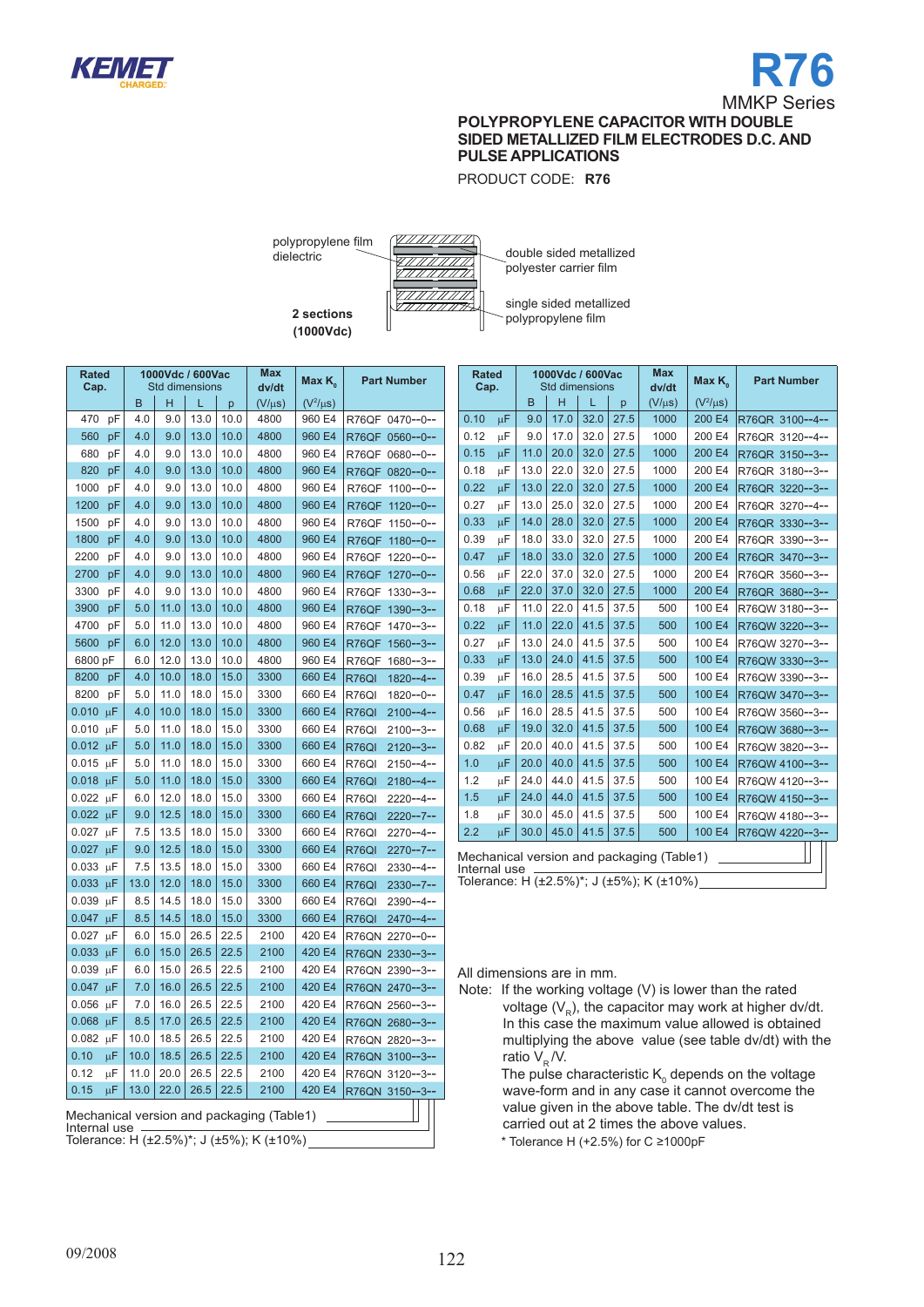

PRODUCT CODE: **R76**

polypropylene film dielectric

> **2 sections (1600Vdc)**



double sided metallized polyester carrier film

single sided metallized polypropylene film

| <b>Rated</b><br>Cap.                      | 1600Vdc / 650Vac<br><b>Std dimensions</b> |      |      |      | <b>Max</b><br>dv/dt | Max $K_{0}$   | <b>Part Number</b> |
|-------------------------------------------|-------------------------------------------|------|------|------|---------------------|---------------|--------------------|
|                                           | B                                         | н    | T    | p    | $(V/\mu s)$         | $(V^2/\mu s)$ |                    |
| 3300<br>рF                                | 4.0                                       | 10.0 | 18.0 | 15.0 | 6000                | 1900 E4       | R76TI1330--4--     |
| 3300<br>pF                                | 5.0                                       | 11.0 | 18.0 | 15.0 | 6000                | 1900 E4       | R76TI1330--3--     |
| 3900<br>pF                                | 4.0                                       | 10.0 | 18.0 | 15.0 | 6000                | 1900 E4       | R76TI1390--4--     |
| 3900<br>рF                                | 5.0                                       | 11.0 | 18.0 | 15.0 | 6000                | 1900 E4       | R76TI1390--3--     |
| 4700<br>pF                                | 4.0                                       | 10.0 | 18.0 | 15.0 | 6000                | 1900 E4       | R76TI1470--4--     |
| 4700<br>pF                                | 5.0                                       | 11.0 | 18.0 | 15.0 | 6000                | 1900 E4       | R76TI1470--3--     |
| 5600<br>рF                                | 4.0                                       | 10.0 | 18.0 | 15.0 | 6000                | 1900 E4       | R76TI1560--4--     |
| 5600<br>pF                                | 5.0                                       | 11.0 | 18.0 | 15.0 | 6000                | 1900 E4       | R76TI1560--3--     |
| 6800<br>pF                                | 5.0                                       | 11.0 | 18.0 | 15.0 | 6000                | 1900 E4       | R76TI1680--3--     |
| 8200<br>pF                                | 5.0                                       | 11.0 | 18.0 | 15.0 | 6000                | 1900 E4       | R76TI1820--4--     |
| 0.010<br>μF                               | 5.0                                       | 11.0 | 18.0 | 15.0 | 6000                | 1900 E4       | R76TI2100--4--     |
| 0.012<br>μF                               | 6.0                                       | 12.0 | 18.0 | 15.0 | 6000                | 1900 E4       | R76TI2120--4--     |
| 0.015<br>μF                               | 6.0                                       | 12.0 | 18.0 | 15.0 | 6000                | 1900 E4       | R76TI2150--4--     |
| 0.018<br>μF                               | 7.5                                       | 13.5 | 18.0 | 15.0 | 6000                | 1900 E4       | R76TI2180--4--     |
| 0.018<br>μF                               | 9.0                                       | 12.5 | 18.0 | 15.0 | 6000                | 1900 E4       | R76TI2180--7--     |
| 0.022<br>μF                               | 7.5                                       | 13.5 | 18.0 | 15.0 | 6000                | 1900 E4       | R76TI2220--4--     |
| 0.022<br>μF                               | 13.0                                      | 12.0 | 18.0 | 15.0 | 6000                | 1900 E4       | R76TI2220--7--     |
| 0.027<br>μF                               | 8.5                                       | 14.5 | 18.0 | 15.0 | 6000                | 1900 E4       | R76TI2270--4--     |
| 0.033<br>μF                               | 8.5                                       | 14.5 | 18.0 | 15.0 | 6000                | 1900 E4       | R76TI2330--4--     |
| Mechanical version and packaging (Table1) |                                           |      |      |      |                     |               |                    |

Internal use Tolerance: H  $(\pm 2.5\%)$ ; J  $(\pm 5\%)$ ; K  $(\pm 10\%)$ 

|              | Rated<br>1600Vdc / 650Vac<br><b>Std dimensions</b> |      | Max  | Max $K_{\scriptscriptstyle\alpha}$ | <b>Part Number</b> |                                           |               |                       |
|--------------|----------------------------------------------------|------|------|------------------------------------|--------------------|-------------------------------------------|---------------|-----------------------|
| Cap.         |                                                    |      |      |                                    |                    | dv/dt                                     |               |                       |
|              |                                                    | B    | н    | L                                  | p                  | $(V/\mu s)$                               | $(V^2/\mu s)$ |                       |
| 0.015        | μF                                                 | 6.0  | 15.0 | 26.5                               | 22.5               | 3000                                      | 960 E4        | R76TN<br>$2150 - 3 -$ |
| 0.018        | μF                                                 | 6.0  | 15.0 | 26.5                               | 22.5               | 3000                                      | 960 E4        | R76TN<br>$2180 - 3 -$ |
| 0.022        | μF                                                 | 6.0  | 15.0 | 26.5                               | 22.5               | 3000                                      | 960 E4        | R76TN<br>$2220 - 3 -$ |
| 0.027        | μF                                                 | 6.0  | 15.0 | 26.5                               | 22.5               | 3000                                      | 960 E4        | R76TN<br>$2270 - 3 -$ |
| 0.033        | μF                                                 | 6.0  | 15.0 | 26.5                               | 22.5               | 3000                                      | 960 E4        | R76TN<br>2330--4--    |
| 0.039        | μF                                                 | 7.0  | 16.0 | 26.5                               | 22.5               | 3000                                      | 960 E4        | $2390 - 4 -$<br>R76TN |
| 0.047        | μF                                                 | 7.0  | 16.0 | 26.5                               | 22.5               | 3000                                      | 960 E4        | R76TN<br>2470--4--    |
| 0.056        | μF                                                 | 8.5  | 17.0 | 26.5                               | 22.5               | 3000                                      | 960 E4        | 2560--4--<br>R76TN    |
| 0.068        | μF                                                 | 10.0 | 18.5 | 26.5                               | 22.5               | 3000                                      | 960 E4        | R76TN<br>2680--4--    |
| 0.082        | μF                                                 | 10.0 | 18.5 | 26.5                               | 22.5               | 3000                                      | 960 E4        | R76TN<br>2820--4--    |
| 0.10         | μF                                                 | 11.0 | 20.0 | 26.5                               | 22.5               | 3000                                      | 960 E4        | R76TN<br>3100--4--    |
| 0.039        | μF                                                 | 9.0  | 17.0 | 32.0                               | 27.5               | 2000                                      | 640 E4        | R76TR<br>$2390 - 3 -$ |
| 0.047        | μF                                                 | 9.0  | 17.0 | 32.0                               | 27.5               | 2000                                      | 640 E4        | R76TR<br>2470--3--    |
| 0.056        | μF                                                 | 9.0  | 17.0 | 32.0                               | 27.5               | 2000                                      | 640 E4        | R76TR<br>$2560 - 3 -$ |
| 0.068        | μF                                                 | 9.0  | 17.0 | 32.0                               | 27.5               | 2000                                      | 640 E4        | R76TR<br>2680-3-      |
| 0.082        | μF                                                 | 11.0 | 20.0 | 32.0                               | 27.5               | 2000                                      | 640 E4        | R76TR<br>2820-3-      |
| 0.10         | μF                                                 | 11.0 | 20.0 | 32.0                               | 27.5               | 2000                                      | 640 E4        | R76TR<br>$3100 - 3 -$ |
| 0.12         | μF                                                 | 13.0 | 22.0 | 32.0                               | 27.5               | 2000                                      | 640 E4        | R76TR<br>$3120 - 3 -$ |
| 0.15         | μF                                                 | 13.0 | 25.0 | 32.0                               | 27.5               | 2000                                      | 640 E4        | R76TR<br>$3150 - 4 -$ |
| 0.18         | μF                                                 | 14.0 | 28.0 | 32.0                               | 27.5               | 2000                                      | 640 E4        | R76TR<br>$3180 - 4 -$ |
| 0.22         | μF                                                 | 18.0 | 33.0 | 32.0                               | 27.5               | 2000                                      | 640 E4        | R76TR<br>$3220 - 3 -$ |
| 0.27         | μF                                                 | 18.0 | 33.0 | 32.0                               | 27.5               | 2000                                      | 640 E4        | R76TR<br>$3270 - 3 -$ |
| 0.33         | μF                                                 | 18.0 | 33.0 | 32.0                               | 27.5               | 2000                                      | 640 E4        | R76TR<br>$3330 - 3 -$ |
| 0.39         | μF                                                 | 22.0 | 37.0 | 32.0                               | 27.5               | 2000                                      | 640 E4        | $3390 - 3 -$<br>R76TR |
| 0.47         | μF                                                 | 22.0 | 37.0 | 32.0                               | 27.5               | 2000                                      | 640 E4        | R76TR<br>$3470 - 3 -$ |
| 0.082        | μF                                                 | 11.0 | 22.0 | 41.5                               | 37.5               | 1200                                      | 384 E4        | R76TW<br>2820--3--    |
| 0.10         | μF                                                 | 11.0 | 22.0 | 41.5                               | 37.5               | 1200                                      | 384 E4        | R76TW<br>$3100 - 3 -$ |
| 0.12         | μF                                                 | 11.0 | 22.0 | 41.5                               | 37.5               | 1200                                      | 384 E4        | R76TW<br>$3120 - 3 -$ |
| 0.15         | μF                                                 | 11.0 | 22.0 | 41.5                               | 37.5               | 1200                                      | 384 E4        | R76TW<br>$3150 - 3 -$ |
| 0.18         | μF                                                 | 13.0 | 24.0 | 41.5                               | 37.5               | 1200                                      | 384 E4        | R76TW<br>$3180 - 3 -$ |
| 0.22         | μF                                                 | 13.0 | 24.0 | 41.5                               | 37.5               | 1200                                      | 384 E4        | R76TW<br>3220--3--    |
| 0.27         | μF                                                 | 13.0 | 24.0 | 41.5                               | 37.5               | 1200                                      | 384 E4        | R76TW<br>$3270 - 3 -$ |
| 0.33         | μF                                                 | 16.0 | 28.5 | 41.5                               | 37.5               | 1200                                      | 384 E4        | R76TW<br>$3330 - 3 -$ |
| 0.39         | μF                                                 | 16.0 | 28.5 | 41.5                               | 37.5               | 1200                                      | 384 E4        | R76TW<br>$3390 - 3 -$ |
| 0.47         | μF                                                 | 19.0 | 32.0 | 41.5                               | 37.5               | 1200                                      | 384 E4        | R76TW<br>3470--3--    |
| 0.56         | μF                                                 | 20.0 | 40.0 | 41.5                               | 37.5               | 1200                                      | 384 E4        | R76TW<br>$3560 - 3 -$ |
| 0.68         | μF                                                 | 20.0 | 40.0 | 41.5                               | 37.5               | 1200                                      | 384 E4        | R76TW<br>3680--3--    |
| 0.82         | μF                                                 | 24.0 | 44.0 | 41.5                               | 37.5               | 1200                                      | 384 E4        | R76TW<br>3820--3--    |
| 1.0          | μF                                                 | 24.0 | 44.0 | 41.5                               | 37.5               | 1200                                      | 384 E4        | R76TW 4100--3--       |
| 1.2          | μF                                                 | 30.0 | 45.0 | 41.5                               | 37.5               | 1200                                      | 384 E4        | R76TW 4120--3--       |
|              |                                                    |      |      |                                    |                    |                                           |               |                       |
| Internal use |                                                    |      |      |                                    |                    | Mechanical version and packaging (Table1) |               |                       |

Tolerance: H (±2.5%); J (±5%); K (±10%)

All dimensions are in mm.

Note: If the working voltage (V) is lower than the rated voltage ( $V_R$ ), the capacitor may work at higher dv/dt. In this case the maximum value allowed is obtained multiplying the above value (see table dv/dt) with the ratio  $V_R N$ . The pulse characteristic K<sub>0</sub> depends on the voltage wave-form and in any case it cannot overcome the value given in the above table. The dv/dt test is carried out at 2 times the above values.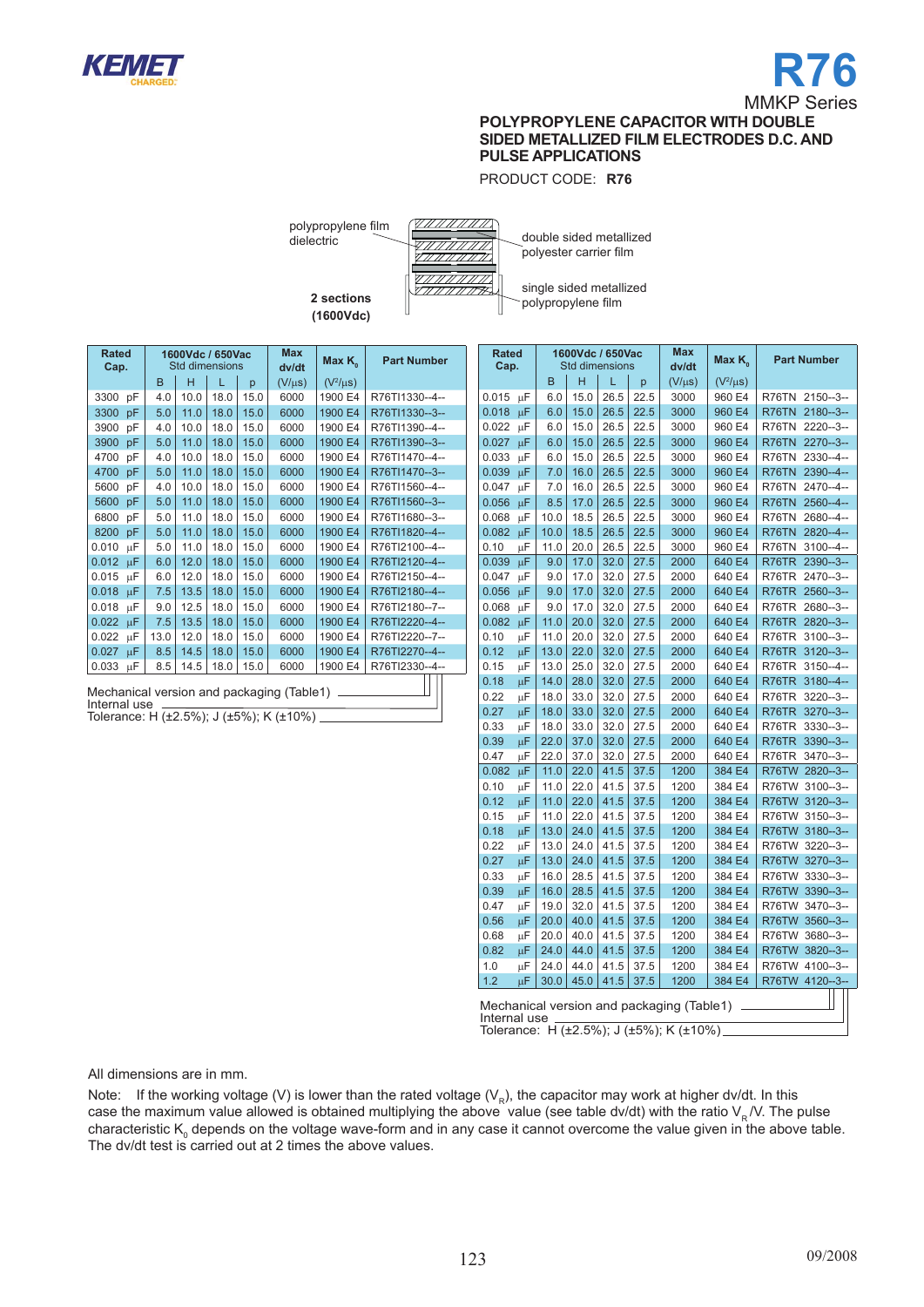



PRODUCT CODE: **R76**

polypropylene film dielectric



double sided metallized polyester carrier film

single sided metallized polypropylene film

**2 sections (2000Vdc)**

| <b>Rated</b> |    |                    | 2000Vdc / 700Vac |      |      | Max                                        | Max $K_{0}$   | <b>Part Number</b> |
|--------------|----|--------------------|------------------|------|------|--------------------------------------------|---------------|--------------------|
| Cap.         |    |                    | Std dimensions   |      |      | dv/dt                                      |               |                    |
|              |    | B                  | H                | L    | p    | $(V/\mu s)$                                | $(V^2/\mu s)$ |                    |
| 100          | pF | 4.0                | 10.0             | 18.0 | 15.0 | 9500                                       | 3800 E4       | R76UI 0100--4--    |
| 120          | pF | 4.0                | 10.0             | 18.0 | 15.0 | 9500                                       | 3800 E4       | R76UI 0120--4--    |
| 150          | pF | 4.0                | 10.0             | 18.0 | 15.0 | 9500                                       | 3800 E4       | R76UI 0150--4--    |
| 180          | pF | 4.0                | 10.0             | 18.0 | 15.0 | 9500                                       | 3800 E4       | R76UI 0180--4--    |
| 220          | pF | 4.0                | 10.0             | 18.0 | 15.0 | 9500                                       | 3800 E4       | R76UI 0220--4--    |
| 220          | pF | 5.0                | 11.0             | 18.0 | 15.0 | 9500                                       | 3800 E4       | R76UI 0220-0--     |
| 270          | pF | 4.0                | 10.0             | 18.0 | 15.0 | 9500                                       | 3800 E4       | R76UI 0270--4--    |
| 270          | pF | 5.0                | 11.0             | 18.0 | 15.0 | 9500                                       | 3800 E4       | R76UI 0270--0--    |
| 330          | pF | 4.0                | 10.0             | 18.0 | 15.0 | 9500                                       | 3800 E4       | R76UI 0330--4--    |
| 330          | pF | 5.0                | 11.0             | 18.0 | 15.0 | 9500                                       | 3800 E4       | R76UI 0330-0-      |
| 390          | pF | 4.0                | 10.0             | 18.0 | 15.0 | 9500                                       | 3800 E4       | R76UI 0390--4--    |
| 390          | pF | 5.0                | 11.0             | 18.0 | 15.0 | 9500                                       | 3800 E4       | R76UI 0390--0--    |
| 470          | pF | 4.0                | 10.0             | 18.0 | 15.0 | 9500                                       | 3800 E4       | R76UI 0470--4--    |
| 470          | pF | 5.0                | 11.0             | 18.0 | 15.0 | 9500                                       | 3800 E4       | R76UI 0470--0--    |
| 560          | pF | 4.0                | 10.0             | 18.0 | 15.0 | 9500                                       | 3800 E4       | R76UI 0560--4--    |
| 560          | pF | 5.0                | 11.0             | 18.0 | 15.0 | 9500                                       | 3800 E4       | R76UI 0560--0--    |
| 680          | pF | 4.0                | 10.0             | 18.0 | 15.0 | 9500                                       | 3800 E4       | R76UI 0680--4--    |
| 680          | pF | 5.0                | 11.0             | 18.0 | 15.0 | 9500                                       | 3800 E4       | R76UI 0680--0--    |
| 820          | pF | 4.0                | 10.0             | 18.0 | 15.0 | 9500                                       | 3800 E4       | R76UI 0820--4--    |
| 820          | pF | 5.0                | 11.0             | 18.0 | 15.0 | 9500                                       | 3800 E4       | R76UI 0820--0--    |
| 1000         | рF | 4.0                | 10.0             | 18.0 | 15.0 | 9500                                       | 3800 E4       | R76UI 1100--4--    |
| 1000         | pF | 5.0                | 11.0             | 18.0 | 15.0 | 9500                                       | 3800 E4       | R76UI 1100-3--     |
| 1200         | pF | 4.0                | 10.0             | 18.0 | 15.0 | 9500                                       | 3800 E4       | R76UI 1120--4--    |
| 1200         | pF | 5.0                | 11.0             | 18.0 | 15.0 | 9500                                       | 3800 E4       | R76UI 1120--3--    |
| 1500         | рF | 4.0                | 10.0             | 18.0 | 15.0 | 9500                                       | 3800 E4       | R76UI 1150--4--    |
| 1500         | pF | 5.0                | 11.0             | 18.0 | 15.0 | 9500                                       | 3800 E4       | R76UI 1150-3--     |
| 1800         | pF | 4.0                | 10.0             | 18.0 | 15.0 | 9500                                       | 3800 E4       | R76UI 1180--4--    |
| 1800         | pF | 5.0                | 11.0             | 18.0 | 15.0 | 9500                                       | 3800 E4       | R76UI 1180-3--     |
| 2200         | pF | 4.0                | 10.0             | 18.0 | 15.0 | 9500                                       | 3800 E4       | R76UI 1220--4--    |
| 2200         | pF | 5.0                | 11.0             | 18.0 | 15.0 | 9500                                       | 3800 E4       | R76UI 1220--3--    |
| 2700         | pF | 4.0                | 10.0             | 18.0 | 15.0 | 9500                                       | 3800 E4       | R76UI 1270--4--    |
| 2700         | pF | 5.0                | 11.0             | 18.0 | 15.0 | 9500                                       | 3800 E4       | R76UI 1270--3--    |
| 3300         | pF | 5.0                | 11.0             | 18.0 | 15.0 | 9500                                       | 3800 E4       | R76UI 1330--4--    |
| 3900         | pF | 5.0                | 11.0             | 18.0 | 15.0 | 9500                                       | 3800 E4       | R76UI 1390--4--    |
| 4700         | pF | 5.0                | 11.0             | 18.0 | 15.0 | 9500                                       | 3800 E4       | R76UI 1470--4--    |
| 5600         | pF | 6.0                | 12.0             | 18.0 | 15.0 | 9500                                       | 3800 E4       | R76UI 1560--4--    |
| 6800         | pF | 6.0                | 12.0             | 18.0 | 15.0 | 9500                                       | 3800 E4       | R76UI 1680--4--    |
| 8200         | pF | 6.0                | 12.0             | 18.0 | 15.0 | 9500                                       | 3800 E4       | R76UI 1820--4--    |
| 0.010        | μF | 7.5                | 13.5             | 18.0 | 15.0 | 9500                                       | 3800 E4       | R76UI 2100--4--    |
| 0.010        | μF | 13.0               | 12.0             | 18.0 | 15.0 | 9500                                       | 3800 E4       | R76UI 2100--7--    |
| 0.012        | μF | 8.5                | 14.5             | 18.0 | 15.0 | 9500                                       | 3800 E4       | R76UI 2120--4--    |
| 0.015        | μF | 8.5                | 14.5             | 18.0 | 15.0 | 9500                                       | 3800 E4       | R76UI 2150--4--    |
|              |    | والمواجز والمرجاني |                  | ساسم | $-1$ | $T_{\rm e}$ $T_{\rm e}$ $\sim$ $T_{\rm e}$ |               |                    |

Mechanical version and packaging (Table1) Internal use

Tolerance: H  $(\pm 2.5\%)^*$ ; (J  $(\pm 5\%)$ ; K  $(\pm 10\%)$ 

All dimensions are in mm

Note: If the working voltage (V) is lower than the rated voltage  $(V_R)$ , the capacitor may work at higher dv/dt. In this case the maximum value allowed is obtained multiplying the above value (see table dv/dt) with the ratio V $_{\textrm{\tiny{R}}}$ /V. The pulse characteristic K $_{\textrm{\tiny{0}}}$  depends on the voltage wave-form and in any case it cannot overcome the value given in the above table. The dv/dt test is carried out at 2 times the above values.

\* Tolerance H  $(\pm 2.5\%)$  for C ≥1000pF

|       | Rated         |      | 2000Vdc / 700Vac      |      |      | Max                                       | Max K <sub>。</sub> | <b>Part Number</b> |
|-------|---------------|------|-----------------------|------|------|-------------------------------------------|--------------------|--------------------|
| Cap.  |               |      | <b>Std dimensions</b> |      |      | dv/dt                                     |                    |                    |
|       |               | B    | H                     | L    | p    | $(V/\mu s)$                               | $(V^2/\mu s)$      |                    |
| 1000  | рF            | 6.0  | 15.0                  | 26.5 | 22.5 | 3500                                      | 1400 E4            | R76UN1100--0--     |
| 1200  | pF            | 6.0  | 15.0                  | 26.5 | 22.5 | 3500                                      | 1400 E4            | R76UN1120--0--     |
| 1500  | pF            | 6.0  | 15.0                  | 26.5 | 22.5 | 3500                                      | 1400 E4            | R76UN1150--0--     |
| 1800  | pF            | 6.0  | 15.0                  | 26.5 | 22.5 | 3500                                      | 1400 E4            | R76UN1180--0--     |
| 2200  | рF            | 6.0  | 15.0                  | 26.5 | 22.5 | 3500                                      | 1400 E4            | R76UN1220--0--     |
| 2700  | pF            | 6.0  | 15.0                  | 26.5 | 22.5 | 3500                                      | 1400 E4            | R76UN1270--0--     |
| 3300  | рF            | 6.0  | 15.0                  | 26.5 | 22.5 | 3500                                      | 1400 E4            | R76UN1330--0--     |
| 3900  | pF            | 6.0  | 15.0                  | 26.5 | 22.5 | 3500                                      | 1400 E4            | R76UN1390--0--     |
| 4700  | рF            | 6.0  | 15.0                  | 26.5 | 22.5 | 3500                                      | 1400 E4            | R76UN1470--0--     |
| 5600  | pF            | 6.0  | 15.0                  | 26.5 | 22.5 | 3500                                      | 1400 E4            | R76UN1560--0--     |
| 6800  | рF            | 6.0  | 15.0                  | 26.5 | 22.5 | 3500                                      | 1400 E4            | R76UN1680--0--     |
| 8200  | pF            | 6.0  | 15.0                  | 26.5 | 22.5 | 3500                                      | 1400 E4            | R76UN1820--3--     |
| 0.010 | μF            | 6.0  | 15.0                  | 26.5 | 22.5 | 3500                                      | 1400 E4            | R76UN2100--3--     |
| 0.012 | μF            | 6.0  | 15.0                  | 26.5 | 22.5 | 3500                                      | 1400 E4            | R76UN2120--3--     |
| 0.015 | μF            | 6.0  | 15.0                  | 26.5 | 22.5 | 3500                                      | 1400 E4            | R76UN2150--4--     |
| 0.018 | μF            | 6.0  | 15.0                  | 26.5 | 22.5 | 3500                                      | 1400 E4            | R76UN2180--4--     |
| 0.022 | μF            | 7.0  | 16.0                  | 26.5 | 22.5 | 3500                                      | 1400 E4            | R76UN2220--4--     |
| 0.027 | μF            | 7.0  | 16.0                  | 26.5 | 22.5 | 3500                                      | 1400 E4            | R76UN2270--4--     |
| 0.033 | μF            | 8.5  | 17.0                  | 26.5 | 22.5 | 3500                                      | 1400 E4            | R76UN2330--4--     |
| 0.039 | μF            | 10.0 | 18.0                  | 26.5 | 22.5 | 3500                                      | 1400 E4            | R76UN2390--4--     |
| 0.047 | μF            | 10.0 | 18.0                  | 26.5 | 22.5 | 3500                                      | 1400 E4            | R76UN2470--4--     |
| 0.056 | μF            | 11.0 | 20.0                  | 26.5 | 22.5 | 3500                                      | 1400 E4            | R76UN2560--4--     |
| 0.022 | μF            | 9.0  | 17.0                  | 32.0 | 27.5 | 2300                                      | 920 E4             | R76UR 2220--3--    |
| 0.027 | μF            | 9.0  | 17.0                  | 32.0 | 27.5 | 2300                                      | 920 E4             | R76UR 2270--3--    |
| 0.033 | μF            | 9.0  | 17.0                  | 32.0 | 27.5 | 2300                                      | 920 E4             | R76UR 2330--3--    |
| 0.039 | μF            | 9.0  | 17.0                  | 32.0 | 27.5 | 2300                                      | 920 E4             | R76UR 2390--4--    |
| 0.047 | μF            | 11.0 | 20.0                  | 32.0 | 27.5 | 2300                                      | 920 E4             | R76UR 2470--3--    |
| 0.056 | μF            | 13.0 | 22.0                  | 32.0 | 27.5 | 2300                                      | 920 E4             | R76UR 2560--3--    |
| 0.068 | μF            | 13.0 | 22.0                  | 32.0 | 27.5 | 2300                                      | 920 E4             | R76UR 2680--3--    |
| 0.082 | μF            | 13.0 | 25.0                  | 32.0 | 27.5 | 2300                                      | 920 E4             | R76UR 2820--4--    |
| 0.10  | μF            | 14.0 | 28.0                  | 32.0 | 27.5 | 2300                                      | 920 E4             | R76UR 3100--3--    |
| 0.12  | μF            | 18.0 | 33.0                  | 32.0 | 27.5 | 2300                                      | 920 E4             | R76UR 3120--3--    |
| 0.15  | μF            | 18.0 | 33.0                  | 32.0 | 27.5 | 2300                                      | 920 E4             | R76UR 3150--3--    |
| 0.18  | μF            | 22.0 | 37.0                  | 32.0 | 27.5 | 2300                                      | 920 E4             | R76UR 3180--3--    |
| 0.22  | μF            | 22.0 | 37.0                  | 32.0 | 27.5 | 2300                                      | 920 E4             | R76UR 3220--3--    |
| 0.033 | μF            | 11.0 | 22.0                  | 41.5 | 37.5 | 1500                                      | 600 E4             | R76UW2330--3--     |
| 0.039 | μF            | 11.0 | 22.0                  | 41.5 | 37.5 | 1500                                      | 600 E4             | R76UW2390--3--     |
| 0.047 | μF            | 11.0 | 22.0                  | 41.5 | 37.5 | 1500                                      | 600 E4             | R76UW2470--3--     |
| 0.056 | μF            | 11.0 | 22.0                  | 41.5 | 37.5 | 1500                                      | 600 E4             | R76UW2560--3--     |
| 0.068 | μF            | 11.0 | 22.0                  | 41.5 | 37.5 | 1500                                      | 600 E4             | R76UW2680--3--     |
| 0.082 | μF            | 11.0 | 22.0                  | 41.5 | 37.5 | 1500                                      | 600 E4             | R76UW2820--3--     |
| 0.10  | μF            | 13.0 | 24.0                  | 41.5 | 37.5 | 1500                                      | 600 E4             | R76UW3100--3--     |
| 0.12  | μF            | 13.0 | 24.0                  | 41.5 | 37.5 | 1500                                      | 600 E4             | R76UW3120--3--     |
| 0.15  | $\mu\text{F}$ | 16.0 | 28.5                  | 41.5 | 37.5 | 1500                                      | 600 E4             | R76UW3150--3--     |
| 0.18  | μF            | 16.0 | 28.5                  | 41.5 | 37.5 | 1500                                      | 600 E4             | R76UW3180--3--     |
| 0.22  | μF            | 19.0 | 32.0                  | 41.5 | 37.5 | 1500                                      | 600 E4             | R76UW3220--3--     |
| 0.27  | μF            | 20.0 | 40.0                  | 41.5 | 37.5 | 1500                                      | 600 E4             | R76UW3270--3--     |
| 0.33  | μF            | 20.0 | 40.0                  | 41.5 | 37.5 | 1500                                      | 600 E4             | R76UW3330--3--     |
| 0.39  | μF            | 24.0 | 44.0                  | 41.5 | 37.5 | 1500                                      | 600 E4             | R76UW3390--3--     |
| 0.47  | μF            | 24.0 | 44.0                  | 41.5 | 37.5 | 1500                                      | 600 E4             | R76UW3470--3--     |
| 0.56  | μF            | 30.0 | 45.0                  | 41.5 | 37.5 | 1500                                      | 600 E4             | R76UW3560--3--     |
| 0.68  | μF            | 30.0 | 45.0                  | 41.5 | 37.5 | 1500                                      | 600 E4             | R76UW3680--3--     |
|       |               |      |                       |      |      | Mechanical version and packaging (Table1) |                    |                    |

Internal use Tolerance: H (±2.5%); (J (±5%); K (±10%)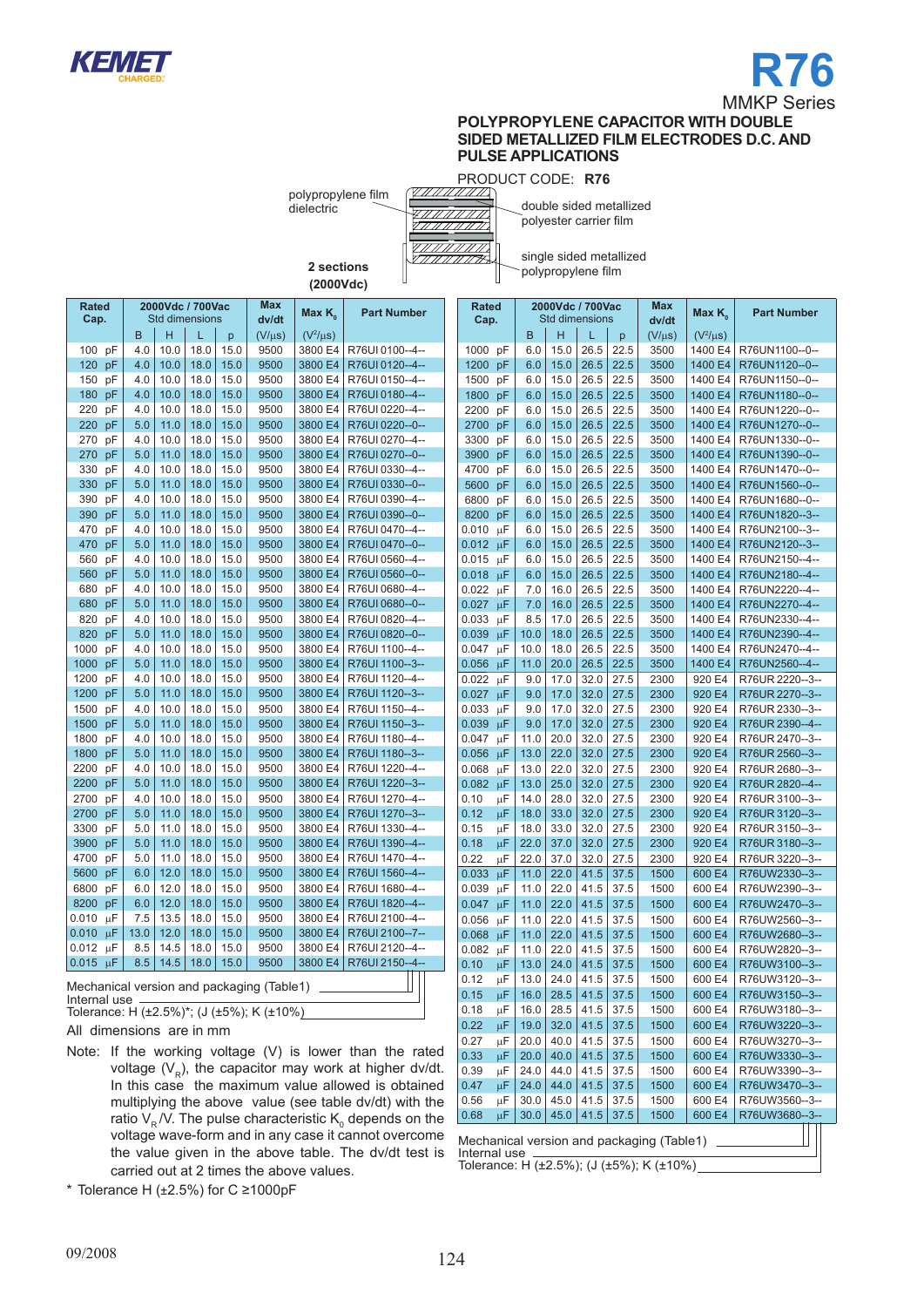

# **R76** MMKP Series

**polyPROPYLENE capacitor WITH DOUBLE SIDED METALLIZED FILM ELECTRODES D.C. AND PULSE APPLICATIONS**

PRODUCT CODE: **R76**

#### **electrical characteristics**

#### **Rated voltage (V<sub>R</sub>):**

 $250 \text{Vdc} - 400 \text{Vdc} - 630 \text{Vdc}$  for 1 section 630Vdc - 1000Vdc - 1600Vdc - 2000Vdc for 2 sections.

**Rated temperature (T<sub>p</sub>):** +85°C for  $\mathsf{V}_{\mathsf{R}}^{\phantom{\dag}}$  (d.c.) +75°C for V<sub>R</sub> (a.c.)

#### **Temperature derated voltage:**

The following decreasing factor has to be applied on the rated voltage: +85°C to +105°C: 1.25% per °C for  $V_{\rm p}$  (d.c.).

+75°C to +105°C: 1.35% per °C for  $V_R$  (a.c.)

#### **Capacitance range:**

680pF to 15uF 1 section 100pF to 5.6µF 2 sections

#### **Capacitance values:**

E12 series (IEC 60063 Norm).

#### **Capacitance tolerances** (measured at 1 kHz)**:**

±5% (J); ±10% (K) for C<1000pF ±2.5% (H); ±5% (J); ±10% (K); for C≥1000pF

**Total self-inductance** (L)**:**

(Lead length ~2 mm)

| Pitch (mm) | 7.5 | 15 |    | 27.5 | 37.5 |
|------------|-----|----|----|------|------|
| ∟ (nH) ≈   | o   |    | 18 | 18   | 20   |

### **Dissipation factor (DF):**

tgδx10-4 at +25°C ±5°C

| kHz | $C \leq 0.1 \mu F$ | $0.1 \mu$ F <c<math>\leq 1.0 \muF</c<math> | $C>1\mu F$ |
|-----|--------------------|--------------------------------------------|------------|
|     | $\leq$ 3           | ≤3                                         | ≤4         |
| 10  | $\leq 4$           | ≤6                                         |            |
| 100 | ≤15                |                                            |            |

#### **Insulation resistance:**

| <b>Test conditions</b><br>Temperature:<br>Voltage charge time:<br>Voltage charge: | +25 $^{\circ}$ C $\pm$ 5 $^{\circ}$ C<br>1 min<br>$100$ $Vdc$ |                    |  |  |  |  |
|-----------------------------------------------------------------------------------|---------------------------------------------------------------|--------------------|--|--|--|--|
| Performance                                                                       |                                                               |                    |  |  |  |  |
| $≥1x105$ MΩ                                                                       | for $C \leq 0.33 \mu F$                                       | $(5x105 M\Omega)*$ |  |  |  |  |
| ≥30000 s                                                                          | $(150000 s)^*$                                                |                    |  |  |  |  |
| for $C>0.33\mu F$<br>* Typical value.                                             |                                                               |                    |  |  |  |  |

# **Test voltage between terminations:**

1.6xV<sub>p</sub> applied for 2 s at +25 $^{\circ}$ C $\pm$ 5 $^{\circ}$ C

### **test method and performance**

#### **Damp heat, steady state:**

#### **Test conditions**

| <b>B f</b>              |                                      |
|-------------------------|--------------------------------------|
| Test duration:          | 56 days                              |
| Relative humidity (RH): | $93\% + 2\%$                         |
| Temperature:            | $+40^{\circ}$ C $\pm$ 2 $^{\circ}$ C |
|                         |                                      |

#### **Performance** Capacitance change |∆C/C|: ≤2%

| Capacitatice cridities $ \Delta C/C $ . $\geq$ 2.70 |                              |
|-----------------------------------------------------|------------------------------|
| DF change $(\Delta t \alpha \delta)$ :              | ≤10x10 <sup>-4</sup> at 1kHz |
| Insulation resistance:                              | $\geq$ 50% of initial limit. |
|                                                     |                              |

#### **Endurance:**

| <b>Test conditions</b> |                                      |
|------------------------|--------------------------------------|
| Temperature:           | $+85^{\circ}$ C $\pm$ 2 $^{\circ}$ C |
| Test duration:         | 2000h                                |
| Voltage applied:       | 1.25x $V_R$ (d.c.)                   |
|                        |                                      |

#### **Performance**

| Capacitance change $ \Delta C/C $ : $\leq 2\%$                                           |                                              |
|------------------------------------------------------------------------------------------|----------------------------------------------|
| DF change ( $\Delta$ tg $\delta$ ): $\leq$ 10x10 <sup>-4</sup> at 10kHz for C $\leq$ 1µF |                                              |
|                                                                                          | $\leq$ 10x10 <sup>-4</sup> at 1kHz for C>1uF |
| Insulation resistance:                                                                   | ≥50% of initial limit.                       |

#### **Resistance to soldering heat:**

#### **Test conditions**

Solder bath temperature: +260°C±5°C Dipping time (with heat screen):10 s±1 s

#### **Performance**

Capacitance change |∆C/C|: ≤1% DF change (∆tgδ):≤10x10-4 at 110kHz for C≤1µF ≤10x10<sup>-4</sup> at 1kHz for C>1uF Insulation resistance: ≥initial limit.

#### **Long term stability** (after two years)**:**

**Storage:** standard environmental conditions (see page 12). **Performance**

Capacitance change |∆C/C|: ≤0.5%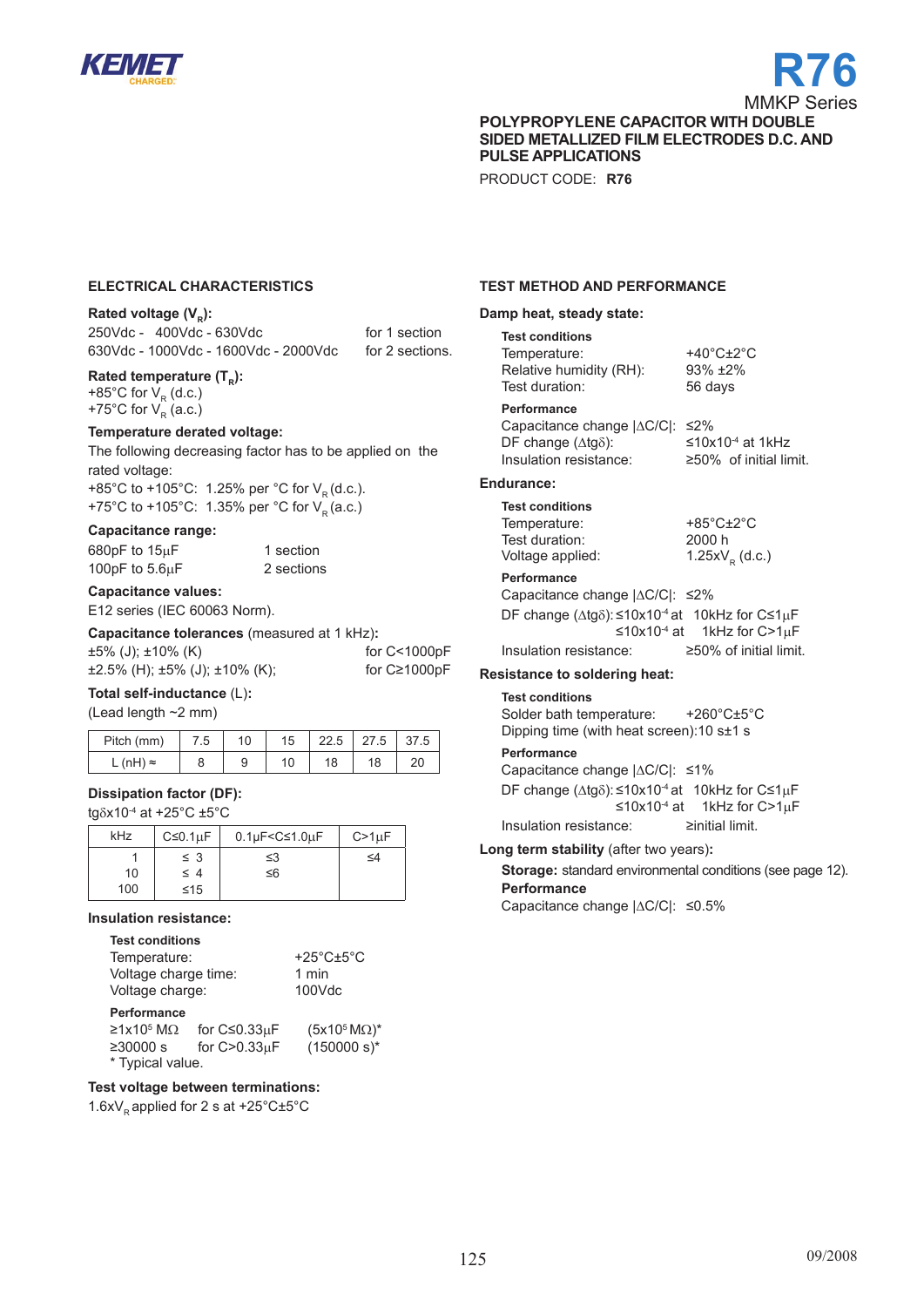



PRODUCT CODE: **R76**

# MAX. VOLTAGE (Vr.m.s.) VERSUS FREQUENCY (sinusoidal wave-form / Th ≤ 40°C)



Note: p (pitch) in mm.